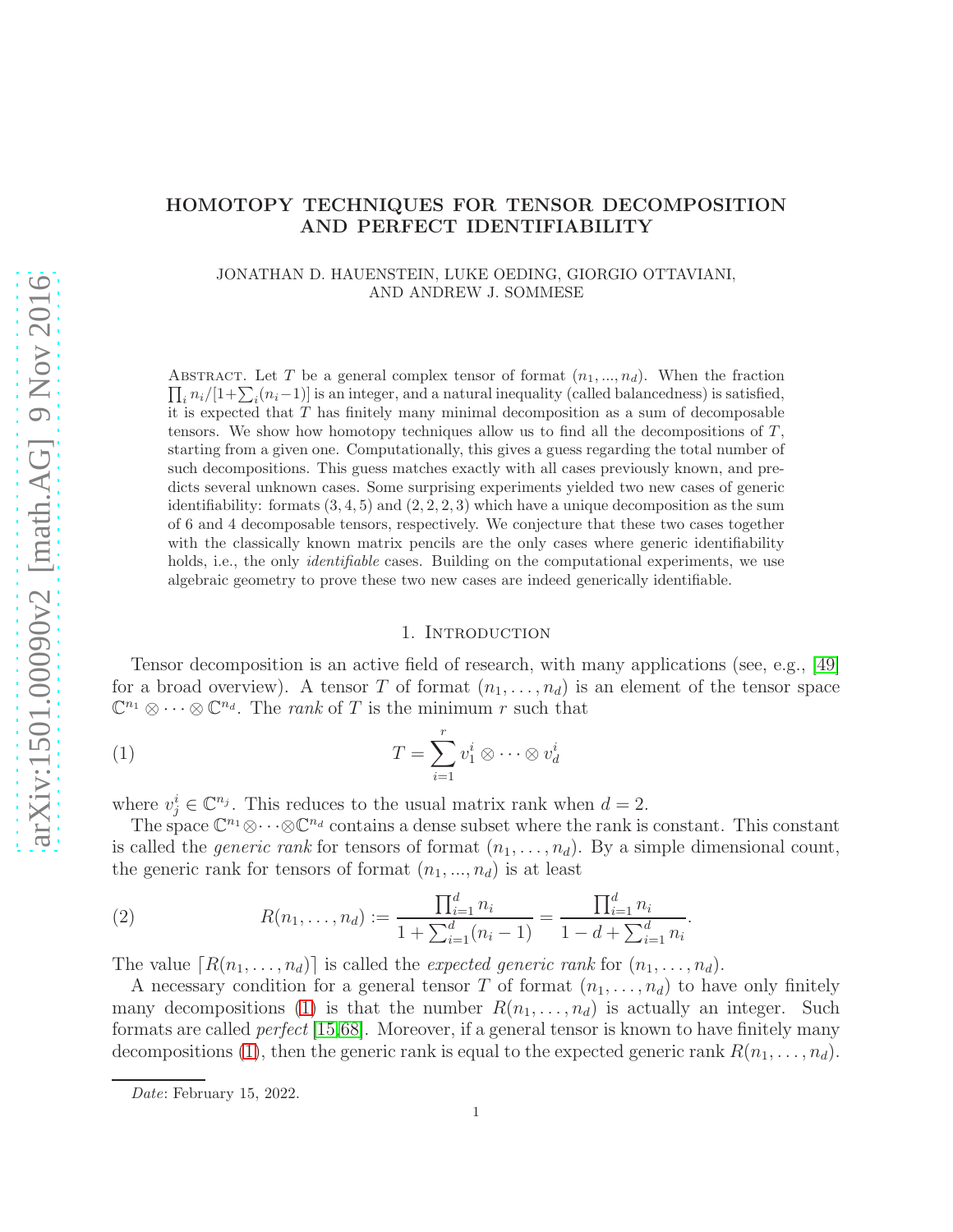A tensor format is said to be generically identifiable if a generic tensor of that format has a unique decomposition (up to global rescaling and permutation of the factors). A tensor format is said to satisfy perfect identifiability if the format is perfect and generically identifiable. The main goal of this paper is to study the number of decompositions of perfect formats  $(n_1, \ldots, n_d)$  when the generic rank is indeed equal to the generic expected rank.

The main tool for inquiry is numerical algebraic geometry, a collection of algorithms to numerically compute and manipulate solutions sets of polynomial systems. Numerical algebraic geometry, named in [\[65\]](#page-20-1), grew out of numerical continuation methods for finding all isolated solutions of polynomial systems. For a development and history of the area, see the monographs [\[10,](#page-17-0) [66\]](#page-20-2) and the survey [\[70\]](#page-20-3). The monograph [\[10\]](#page-17-0) develops the subject using the software package Bertini [\[9\]](#page-17-1), which is used to perform the computations in this article. For understanding the relation between numerical approaches and the more classical symbolic approaches to computational algebraic geometry, see [\[7\]](#page-17-2).

Numerical algebraic geometry has proven useful in many other applications. A small subset of such applications include computing the initial cases for equations of an infinite family of Segre-Grassmann hypersurfaces in [\[24\]](#page-18-1); numerically decomposing a variety in [\[11\]](#page-17-3) which was a crucial computation leading to a set-theoretic solution of the so-called salmon problem [\[2\]](#page-17-4) improving upon a previous result of Friedland [\[27\]](#page-18-2), and inspiring a later result of Friedland and Gross [\[28\]](#page-18-3); solving Alt's problem [\[5\]](#page-17-5) which counts the number of distinct four-bar linkages whose coupler curve interpolates nine general points in the plane, namely 1442 [\[69\]](#page-20-4); finding the maximal likelihood degree for many cases of matrices with rank constraints [\[45\]](#page-19-1) and observing duality which was proven in [\[26\]](#page-18-4); a range of results in physics such as  $(40, 41, 54, 55)$  $(40, 41, 54, 55)$  $(40, 41, 54, 55)$  $(40, 41, 54, 55)$  $(40, 41, 54, 55)$ ; and numerically solving systems of nonlinear differential equations [\[32](#page-18-5)[–39\]](#page-19-6).

We consider the equation [\(1\)](#page-0-0) where r is the generic rank and the  $v_j^i$ 's are unknowns. Starting from one decomposition for T, we can move  $T(s)$  along a loop, for  $0 \le s \le 1$ , such that  $T(0) = T(1) = T$ . This consequently defines corresponding vectors  $v_j^i(s)$  which satisfy

$$
T(s) = \sum_{i=1}^{r} v_1^i(s) \otimes \cdots \otimes v_d^i(s).
$$

The decompositions of T at the end values,  $s = 0$  and  $s = 1$ , may be different. Since this process is computationally cheap, it can be repeated with random loops a considerable number of times and one can record all of the distinct decompositions found. Moreover, in the perfect case, where decompositions correspond to solutions to system of polynomial equations with the same number of variables, i.e., a square system, one can use  $\alpha$ -theory via alphaCertified [\[42,](#page-19-7) [43\]](#page-19-8) to prove lower bounds on the total number of decompositions. Theory guarantees that all decompositions can be found using finitely many loops while experience shows that all decompositions of T can be found after a certain number of attempts using random loops. When the number of decompositions is small, this process stabilizes quickly to the total number of decompositions. We describe using this process on some previously known cases and predict several unknown cases. In particular, the values reported in Section [3](#page-5-0) are provable lower bounds that we expect are sharp.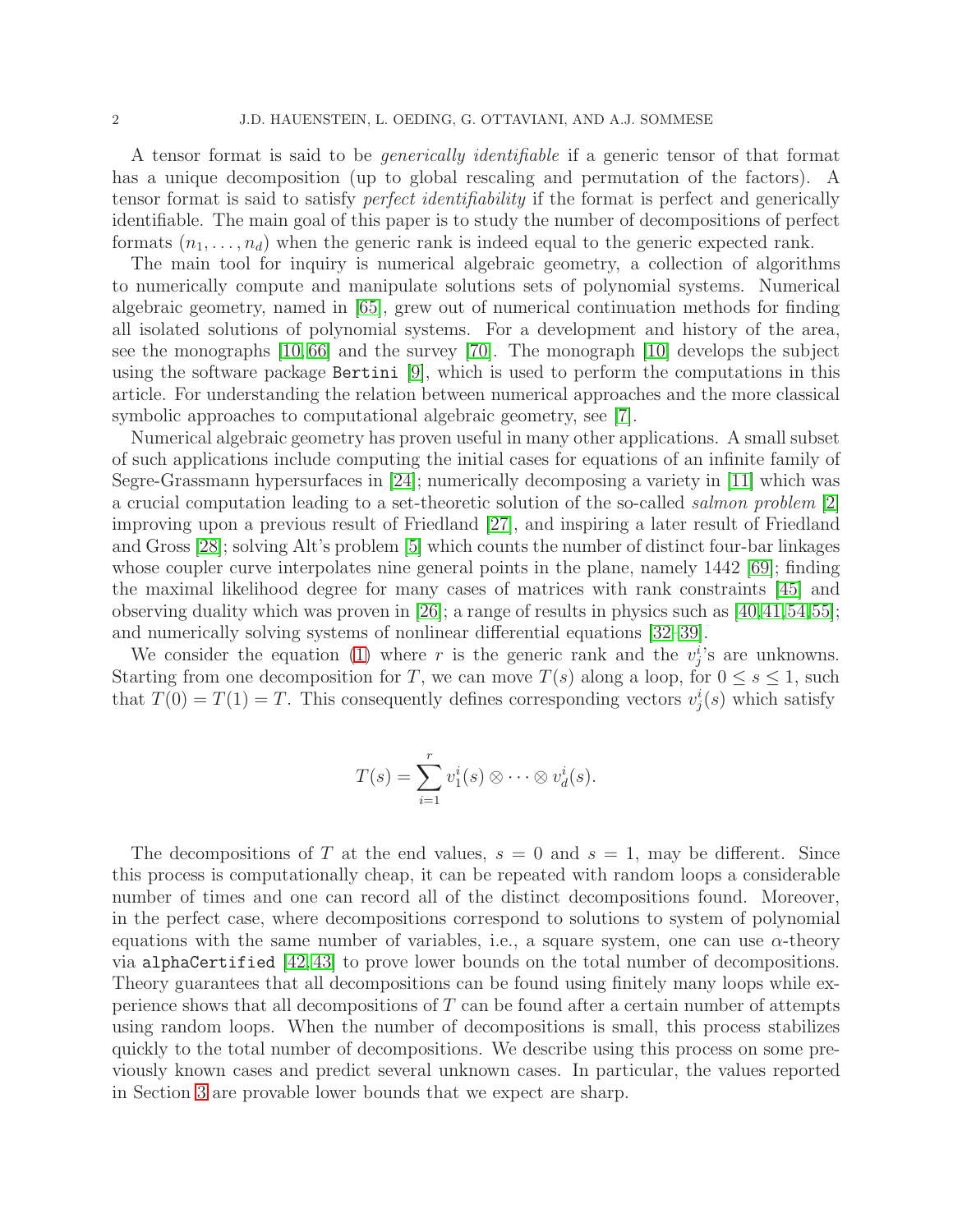To put these results in perspective, we recall that finding equations that detect tensors of small rank is a difficult subject. Recent progress is described in [\[3\]](#page-17-6), which gives a semialgebraic description of tensors of format  $(n, n, n)$  of rank n and multilinear rank  $(n, n, n)$ . In addition, several recent algorithms and techniques are available to find best rank-one approximations [\[57\]](#page-19-9) or even to decompose a tensor of small rank  $[12, 14, 58, 67]$  $[12, 14, 58, 67]$  $[12, 14, 58, 67]$  $[12, 14, 58, 67]$ . However, the problem generally becomes more difficult as the rank increases so that decomposing a tensor which has the generic rank is often the hardest case.

The formats  $(3, 4, 5)$  and  $(2, 2, 2, 3)$  were exceptional in our series of experiments since our technique showed that they have a unique decomposition (up to reordering). Indeed, an adaptation of the approach developed in [\[58\]](#page-19-10) allowed to us to confirm our computations.

<span id="page-2-1"></span>**Theorem 1.1.** A general tensor of format  $(3, 4, 5)$  has a unique decomposition [\(1\)](#page-0-0) as a sum of 6 decomposable summands.

<span id="page-2-2"></span>**Theorem 1.2.** A general tensor of format  $(2, 2, 2, 3)$  has a unique decomposition  $(1)$  as a sum of 4 decomposable summands.

These theorems are proved in Section [5.](#page-10-0) The proofs provide algorithms for computing the unique decomposition, which we have implemented in Macaulay2 [\[31\]](#page-18-7). Based on the evidence described throughout, we formulate the following conjecture.

Conjecture 1.3. The only perfect formats  $(n_1, \ldots, n_d)$ , i.e.,  $R(n_1, \ldots, n_d)$  in [\(2\)](#page-0-1) is an integer, where a general tensor has a unique decomposition [\(1\)](#page-0-0) are:

- (1)  $(2, k, k)$  for some  $k$  matrix pencils, known classically by Kronecker normal form,
- (2) (3, 4, 5), and
- $(3)$   $(2, 2, 2, 3)$ .

We would like to contrast the tensor case to the symmetric tensor case, where the exceptional cases were known since the  $19<sup>th</sup>$  century, as well as the following recent result.

<span id="page-2-0"></span>**Theorem 1.4** (Galuppi–Mella [\[30\]](#page-18-8)). The only perfect formats  $(n, d)$ , i.e.,  $n^{-1} \cdot {n+d-1 \choose d}$  $\binom{d-1}{d}$  is an integer, where a general tensor in  $Sym^d \mathbb{C}^n$  has a unique decomposition are:

- (1)  $(2, 2k+1)$  for some  $k odd$  degree binary forms, known to Sylvester,
- $(2)$   $(3, 5)$  Quintic Plane Curves (Hilbert, Richmond, Palatini), and
- (3)  $(4, 3)$  Cubic Surfaces (Sylvester Pentahedral Theorem).

Theorem [1.4](#page-2-0) was still stated as a conjecture (following [\[53\]](#page-19-11) and [\[52\]](#page-19-12)) in the first preprint of the present article. See [\[53\]](#page-19-11) and [\[60\]](#page-19-13) for classical references. In [\[58,](#page-19-10) § 4.4], two of the authors showed that the Koszul flattening method predicts exactly the cases listed in Theorem [1.4](#page-2-0) and no others.

## 2. Some known results on the number of tensor decompositions

2.1. General tensors. The following summarizes some known results about tensors of format  $(n_1, \ldots, n_d)$ . For any values of r smaller than the generic rank, which was defined in the introduction, the (Zariski) closure of the set of tensors of rank  $r$  is an irreducible algebraic variety. This variety is identified with the cone over the  $r<sup>th</sup>$  secant variety to the Segre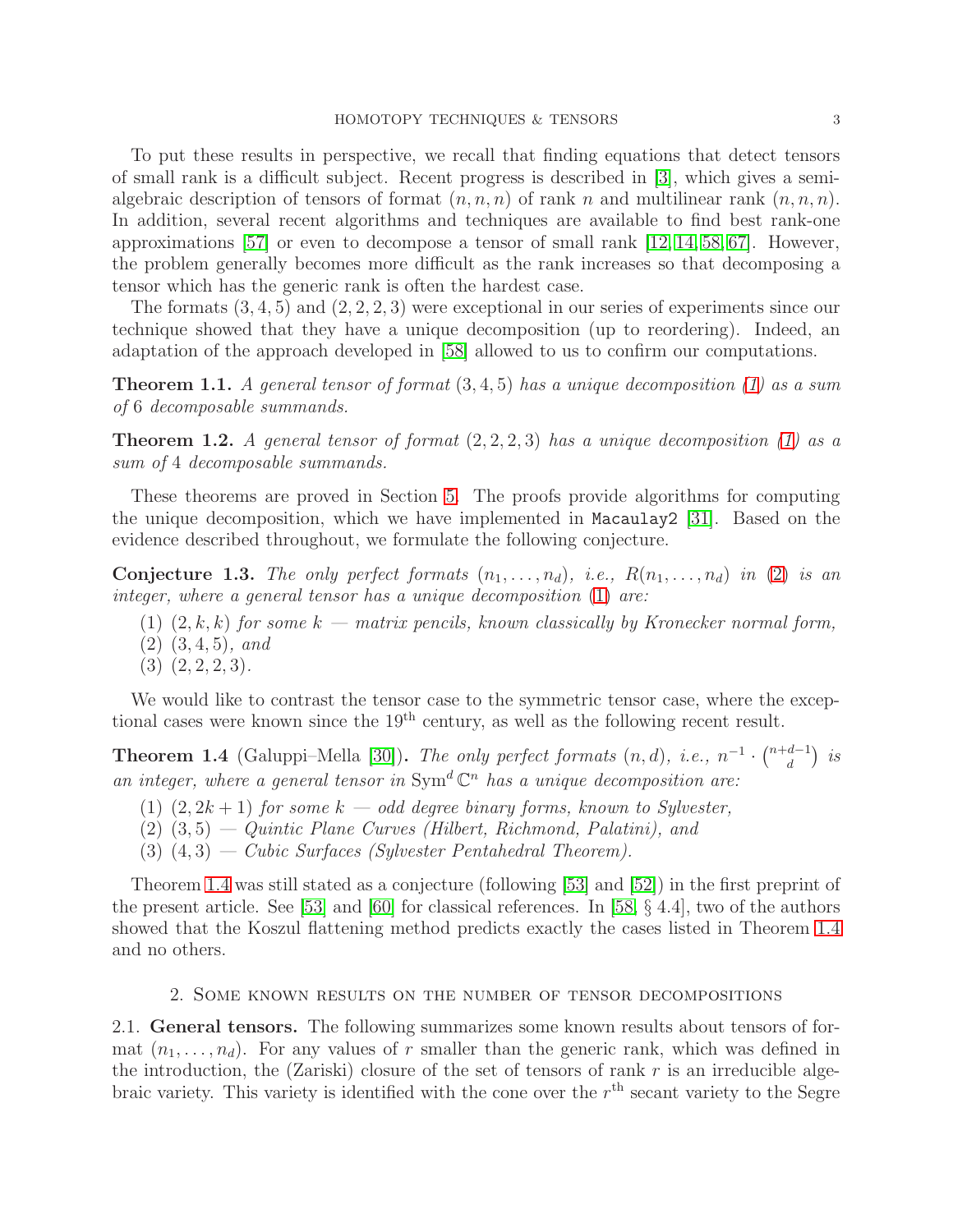variety  $\mathbb{P}(\mathbb{C}^{n_1}) \times \cdots \times \mathbb{P}(\mathbb{C}^{n_d})$  of decomposable tensors, e.g., see [\[16,](#page-18-9)49]. In particular, it is meaningful to speak about a general tensor of rank r.

Throughout this section, we consider cases where  $d \geq 3$  and, without loss of generality, assume that  $2 \leq n_1 \leq n_2 \leq \ldots \leq n_d$ . First, we review the known results on the so-called unbalanced formats.

<span id="page-3-4"></span><span id="page-3-0"></span>**Theorem 2.1.** For formats  $(n_1, \ldots, n_d)$ , suppose that  $n_d \ge \prod_{i=1}^{d-1} n_i - \sum_{i=1}^{d-1} (n_i - 1)$ .

- <span id="page-3-1"></span>(1) The generic rank is min  $\left(n_d, \prod_{i=1}^{d-1} n_i\right)$ .
- <span id="page-3-2"></span>(2) A general tensor of rank r has a unique decomposition if  $r < \prod_{i=1}^{d-1} n_i - \sum_{i=1}^{d-1} (n_i - 1)$ .
- (3) A general tensor of rank  $r = \prod_{i=1}^{d-1} n_i \sum_{i=1}^{d-1} (n_i 1)$  has exactly  $\binom{D}{r}$  different decompositions where

$$
D = \frac{\left(\sum_{i=1}^{d-1} (n_i - 1)\right)!}{(n_1 - 1)! \cdots (n_{d-1} - 1)!}.
$$

This value of r coincides with the generic rank in the perfect case: when  $r = n_d$ .

<span id="page-3-3"></span>(4) If  $n_d > \prod_{i=1}^{d-1} n_i - \sum_{i=1}^{d-1} (n_i - 1)$ , a general tensor of rank  $r > \prod_{i=1}^{d-1} n_i - \sum_{i=1}^{d-1} (n_i - 1)$ , e.g., a general tensor of format  $(n_1, \ldots, n_d)$ , has infinitely many decompositions.

*Proof.* When  $n_d > \prod_{i=1}^{d-1} n_i - \sum_{i=1}^{d-1} (n_i - 1)$  $n_d > \prod_{i=1}^{d-1} n_i - \sum_{i=1}^{d-1} (n_i - 1)$  $n_d > \prod_{i=1}^{d-1} n_i - \sum_{i=1}^{d-1} (n_i - 1)$ , Item 1 follows from [\[18,](#page-18-10) Thm. 2.1(1-2)] (see also [\[13,](#page-18-11) Prop. 8.2]). In the perfect case, i.e.,  $n_d = \prod_{i=1}^{d-1} n_i - \sum_{i=1}^{d-1} (n_i - 1)$  $n_d = \prod_{i=1}^{d-1} n_i - \sum_{i=1}^{d-1} (n_i - 1)$  $n_d = \prod_{i=1}^{d-1} n_i - \sum_{i=1}^{d-1} (n_i - 1)$ , Item 1 follows from [\[13,](#page-18-11) Prop. 8.3]. Items [2](#page-3-1) and [3](#page-3-2) follow from [13, Prop. 8.3, Cor. 8.4]. When  $n_d - 1 >$  $\prod_{i=1}^{d-1} n_i - \sum_{i=1}^{d-1} (n_i-1)$ , Item [4](#page-3-3) follows from [\[1,](#page-17-8) Lemma 4.1]. If  $n_d-1 = \prod_{i=1}^{d-1} n_i - \sum_{i=1}^{d-1} (n_i-1)$ , then  $\prod_{i=1}^{d-1} n_i = \sum_{i=1}^d (n_i - 1)$ . Hence,  $1 + \sum_{i=1}^d (n_i - 1)$  cannot divide  $\prod_{i=1}^d n_i$  and so the format cannot be perfect.

The case  $(2, n, n)$ , corresponding to pencils of square matrices, is the only case for which the binomial coefficient  $\binom{D}{r}$  in Theorem [2.1\(](#page-3-4)[3\)](#page-3-2) is equal to 1. The unique decomposition is a consequence of the canonical form for these pencils, found by Weierstrass and Kronecker [\[15\]](#page-18-0).

For convenience, Table [1](#page-4-0) lists some perfect cases coming from Theorem [2.1](#page-3-4)[\(3\)](#page-3-2), namely when  $n_d = \prod_{i=1}^{d-1} n_i - \sum_{i=1}^{d-1} (n_i - 1)$  with generic rank  $r = n_d$ .

<span id="page-3-6"></span>After Theorem [2.1,](#page-3-4) the only open cases are when the balancedness condition is satisfied:

(3) 
$$
n_d < \prod_{i=1}^{d-1} n_i - \sum_{i=1}^{d-1} (n_i - 1).
$$

A seminal identifiability result for general tensors up to a certain rank is [\[68,](#page-20-0) Cor. 3.7]. In [\[20\]](#page-18-12), based on weak defectiveness introduced in [\[19\]](#page-18-13), there are techniques to check the number of decompositions of a general tensor of rank r, generalizing Kruskal's result [\[48\]](#page-19-14).

De Lathauwer's condition (mentioned after equation (1.7) in [\[25\]](#page-18-14)) can guarantee uniqueness up to rank

<span id="page-3-5"></span>(4) 
$$
\sum_{i=1}^{d-1} n_i - d + 1
$$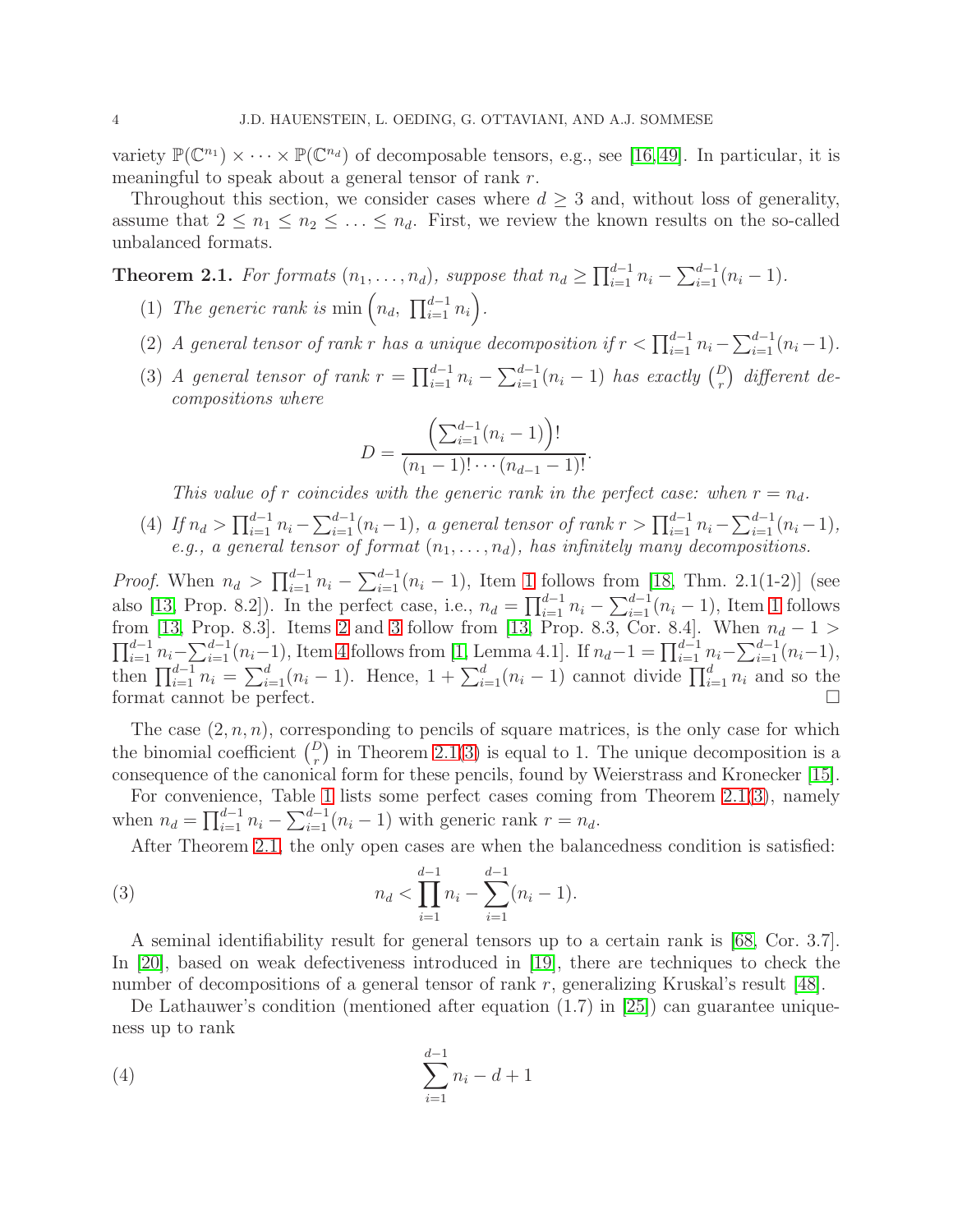| $(n_1,\ldots,n_d)$ |        | gen. rank $\mid \#$ of decomp. of general tensor |
|--------------------|--------|--------------------------------------------------|
| (2, n, n)          | $\, n$ |                                                  |
| (3,3,5)            | 5      |                                                  |
| (3, 4, 7)          |        | 120                                              |
| (3, 5, 9)          | 9      | 5005                                             |
| (3,6,11)           | 11     | 352716                                           |
| (4, 4, 10)         | 10     | 184756                                           |
| (2, 2, 2, 5)       | 5      |                                                  |
| (2, 2, 3, 8)       | x      |                                                  |

<span id="page-4-0"></span>Table 1. Generic ranks and numbers of decompositions for perfect formats (Thm. [2.1\)](#page-3-4).

In the  $3 \times 4 \times 5$  the bound [\(4\)](#page-3-5) is 5. In the  $2 \times 2 \times 2 \times 3$  the bound (4) is 3. Indeed De Lathauwer considers only "tall" tensors when the rank is no larger than the dimension of any mode, so his methods don't apply to the perfect case. However if you ignore this assumption (rank  $R \le n_3$ ) in [\[25,](#page-18-14) Theorem 2.5], the second inequality

$$
R(R-1) \le \frac{n_1(n_1-1)n_2(n_2-1)}{2}
$$

becomes  $30 \leq 36$ , which is valid in the  $3 \times 4 \times 5$  case. So the previous bound just misses our results.

For all formats such that  $\prod_{i=1}^{d} n_i \leq 15,000$  which satisfy the inequality [\(3\)](#page-3-6), a general tensor of rank r which is strictly smaller then the generic rank has a unique decomposition except for a list of well understood exceptions, e.g., see [\[20,](#page-18-12) Thm. 1.1]. These results support the belief that, other than some exceptions, a general tensor of rank r smaller then the generic rank has a unique decomposition. When  $r$  is the generic rank, since the techniques in [\[20\]](#page-18-12) cannot be applied, we apply numerical algebraic geometry to such cases in Section [3.](#page-5-0)

2.2. The symmetric case. The following summarizes results about symmetric tensors to contrast with the general case. Recall that symmetric tensors of format  $(n, d)$  are tensors  $T \in \text{Sym}^d \mathbb{C}^n$ , which can be identified with homogeneous polynomials of degree d in n variables. The (symmetric) rank of  $T$  is the minimum  $r$  such that there is an expression

$$
T = \sum_{i=1}^{r} v^i \otimes \cdots \otimes v^i
$$

with  $v^i \in \mathbb{C}^n$ . If T is identified with a polynomial, then each summand  $v^i \otimes \cdots \otimes v^i$  is the d-power of a linear form. By a naive dimension count, a general tensor in  $Sym^d \mathbb{C}^n$  has rank at least  $n^{-1} \cdot {n+d-1 \choose d}$  $\binom{d-1}{d}$ . When this fraction is an integer, the symmetric format  $(d, n)$  is called perfect. As in the general case, perfectness is a necessary condition in order for a general tensor in  $Sym^d \mathbb{C}^n$  to have only finitely many decompositions.

The following is the basic result about decomposition of symmetric tensors that we state for perfect formats.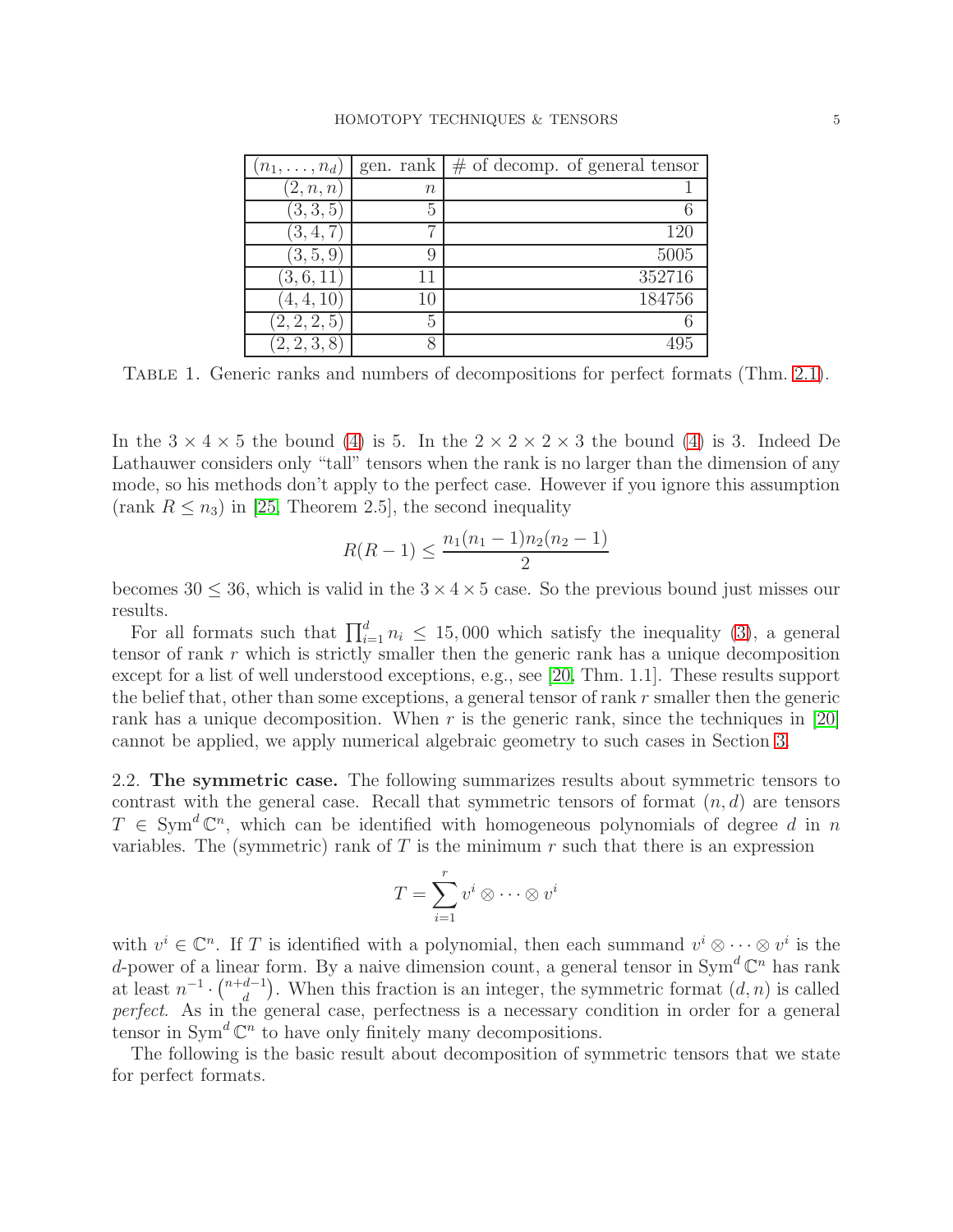|  | gen. rank $\mid \#$ of decomp. of general tensor |
|--|--------------------------------------------------|
|  |                                                  |
|  |                                                  |
|  |                                                  |
|  |                                                  |

<span id="page-5-1"></span>Table 2. Generic ranks and numbers of decompositions for general tensors in Sym<sup> $d \mathbb{C}^3$  [\[60\]](#page-19-13).</sup>

**Theorem 2.2** (Alexander-Hirschowitz [\[4\]](#page-17-9)). Let  $d \geq 3$  and assume  $r = n^{-1} \cdot {n+d-1 \choose d}$  $\binom{d-1}{d} \in \mathbb{Z}$ . A general tensor in Sym<sup>d</sup>  $\mathbb{C}^n$  has finitely many decompositions of rank r except in the following cases:  $(n, d) = (3, 4), (5, 3), or (5, 4).$  In these three exceptional cases, a general tensor has no decomposition of rank r, but infinitely many decompositions of rank  $r + 1$ .

When  $n = 2$ , note that  $\frac{d+1}{2} \in \mathbb{Z}$  exactly when d is odd. In these cases, Sylvester proved that there is a unique decomposition with  $\frac{d+1}{2}$  summands [\[60\]](#page-19-13).

Theorem [1.4\(](#page-2-0)[30]) lists two other cases when a general tensor in  $Sym^d \mathbb{C}^n$  has a unique decomposition, namely Sym<sup>3</sup>  $\mathbb{C}^4$  where  $(n, d) = (4, 3)$  and Sym<sup>5</sup>  $\mathbb{C}^3$  where  $(n, d) = (3, 5)$  [\[60\]](#page-19-13).

When  $n=3$ , note that  $\frac{1}{3} \cdot {\binom{d+2}{2}}$  $\binom{+2}{2} \in \mathbb{Z}$  is an integer exactly when  $d = 1$  or  $d = 2$  modulo 3. Table [2](#page-5-1) records all the cases that can be found in [\[60\]](#page-19-13) concerning  $Sym^d \mathbb{C}^3$ . The clever syzygy technique used in [\[60\]](#page-19-13) seems not to extend to higher values of d.

<span id="page-5-2"></span>*Remark* 2.3. Let  $d = 1$  or  $d = 2$  modulo 3. By [\[23,](#page-18-15) Thm. 4.2(vi)], the number of decompositions of a general symmetric tensor in  $Sym^d \mathbb{C}^3$  is bounded below by the degree of the tangential projection from  $r-1$  points, where  $r = \frac{(d+2)(d+1)}{6}$  $\frac{1}{6}$  is the generic rank. This latter degree is computed as the residual intersection of two plane curves of degree d having  $r - 1$ double points, which is  $d^2 - 4(r - 1) = d^2 - 4 \frac{(d-1)(d+4)}{6} = \frac{(d-2)(d-4)}{3}$  $rac{a-4)}{3}$ .

An analysis of the degeneration performed in [\[23\]](#page-18-15) suggests that actually the number of decompositions of general symmetric tensor in  $Sym^d \mathbb{C}^3$  should be divisible by  $\frac{(d-2)(d-4)}{3}$ . This guess agrees, for  $d \leq 8$ , with the above table from [\[60\]](#page-19-13) and the results for  $d \leq 11$  in §[3.3.](#page-7-0)

<span id="page-5-0"></span>A general symmetric tensor of rank  $r$  which is strictly smaller then the generic rank has a unique decomposition except for a list of well understood exceptions, see [\[6,](#page-17-10) [21,](#page-18-16) [53\]](#page-19-11).

### 3. Homotopy techniques for tensor decomposition

In this section, we first describe the monodromy-based approach we use to determine the number of decompositions for a general tensor. The software Bertini  $[9, 10]$  $[9, 10]$  is then used in the subsequent subsections to compute decompositions for various formats. In the perfect cases under consideration, the number of decompositions can be certifiably lower bounded via alphaCertified  $[42, 43]$  $[42, 43]$  $[42, 43]$ . In particular, for the two cases  $(3, 4, 5)$  and  $(2, 2, 2, 3)$ which are discovered here to have a unique decomposition, we provide theoretical proofs in Section [5.](#page-10-0) Our computational methods include probabilistic reductions (e.g. cutting by random hyperplanes and choosing random points) and numerical computations which are always subject to round-off errors in any finite computation (e.g. numerical path tracking).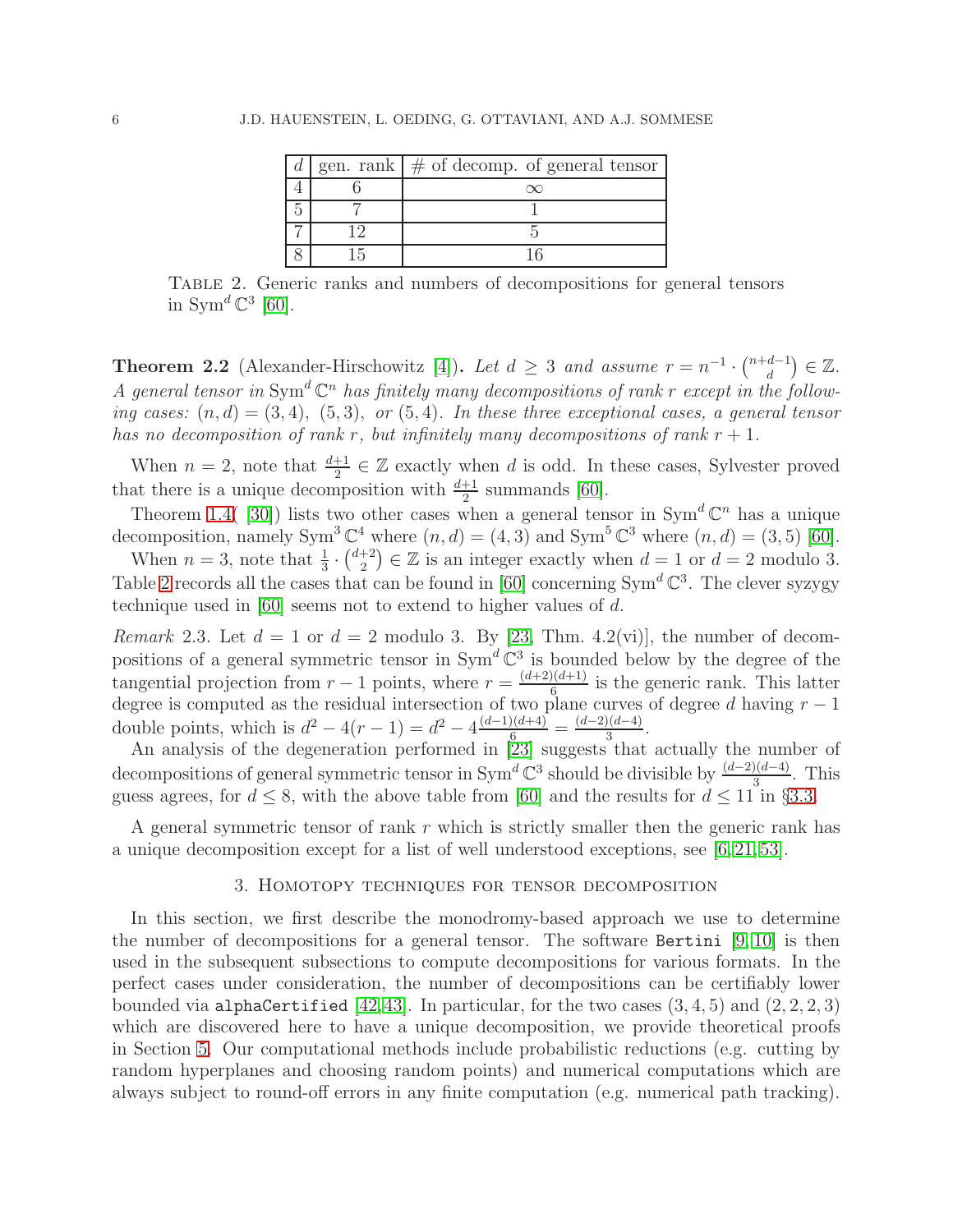Even though these methods are now completely standard, have been carefully and repeatedly tested, and yield completely reproducible results, they are technically only true with high probability, or up to the numerical precision of the computers we use. Recently results whose proofs partially rely on such methods have been denoted Theorem<sup>\*</sup> (see [\[59\]](#page-19-15)). In this article we say that these results hold *with high confidence*.

3.1. Decomposition via monodromy loops. In numerical algebraic geometry, monodromy loops have been used to decompose solution sets into irreducible components [\[64\]](#page-20-6). Here, we describe the use of monodromy loops for computing additional decompositions of a general tensor. For demonstration purposes, suppose that a general tensor of format  $(n_1, \ldots, n_d)$  has rank r and finitely many decompositions.

The approach starts with a general tensor T of format  $(n_1, \ldots, n_d)$  with a known decom-position [\(1\)](#page-0-0) with  $v_j^i \in \mathbb{C}^{n_j}$  for  $i = 1, \ldots, r$ . In practice, one randomly selects the  $v_j^i$  first and then computes the corresponding  $T$  defined by  $(1)$ . To remove the trivial degrees of freedom, we assume that  $(v_j^i)_1 = 1$  for  $i = 1, \ldots, r$  and  $j = 1, \ldots, d-1$ . That is, we have a solution of

$$
F_T(v_1^1, \ldots, v_d^r) = \begin{bmatrix} T - \sum_{i=1}^r v_1^i \otimes \cdots \otimes v_d^i \\ (v_j^i)_1 - 1, & i = 1, \ldots, r, j = 1, \ldots, d - 1 \end{bmatrix} = 0.
$$

The system  $F_T$  consists of  $\prod_{j=1}^d n_j + r(d-1)$  polynomials in  $r \cdot \sum_{j=1}^d n_j$  variables. Since  $r = R(n_1, \ldots, n_d)$  in [\(2\)](#page-0-1), the number of polynomials is equal to the number of variables meaning that  $F_T$  is a square system.

Now, suppose that  $S \subset (\mathbb{C}^{n_1} \times \cdots \times \mathbb{C}^{n_d})^r$  consists of the known decompositions of T. For a loop  $\tau : [0, 1] \to \mathbb{C}^{n_1 \cdots n_d}$  with  $\tau(0) = \tau(1) = T$ , consider the homotopy

$$
H(v_1^1, \ldots, v_d^r, s) = F_{\tau(s)}(v_1^1, \ldots, v_d^r) = 0.
$$

The loop  $\tau$  is selected so that the solution paths starting at the points in S when  $s = 0$  are nonsingular for  $s \in [0, 1]$ . This is the generic behavior for paths  $\tau$  since the singular locus is a complex codimension one condition while we are tracking along a real one-dimensional arc  $\tau(s)$  for  $0 \leq s \leq 1$ . The endpoints, namely at  $s = 0$  and  $s = 1$ , of these solution paths form a decomposition of T. If a new decomposition is found, it is added to S. The process is repeated for many loops  $\tau$ . We leave many details about path tracking to [\[10,](#page-17-0) [66\]](#page-20-2).

Since  $F_T$  and the homotopy H is naturally invariant under the action of the symmetric group on  $r$  elements, we only need to track one path starting from one point from each orbit. Each loop is usually computationally inexpensive so we can repeat this computation many times. Experience has shown that randomly selected loops are typically successful at generating the requisite monodromy action needed to obtain all decompositions starting from a single one in a relatively small number of loops.

In the subsequent subsections, when an exact value is reported, this means that at least 50 additional randomly selected loops failed to yield any new decompositions. Thus, we expect that these values are sharp. When a lower bound is reported, this means that we have terminated the computation with the last loop generating many new decompositions. Thus, these lower bounds are probably quite far from being sharp, but do show nonuniqueness.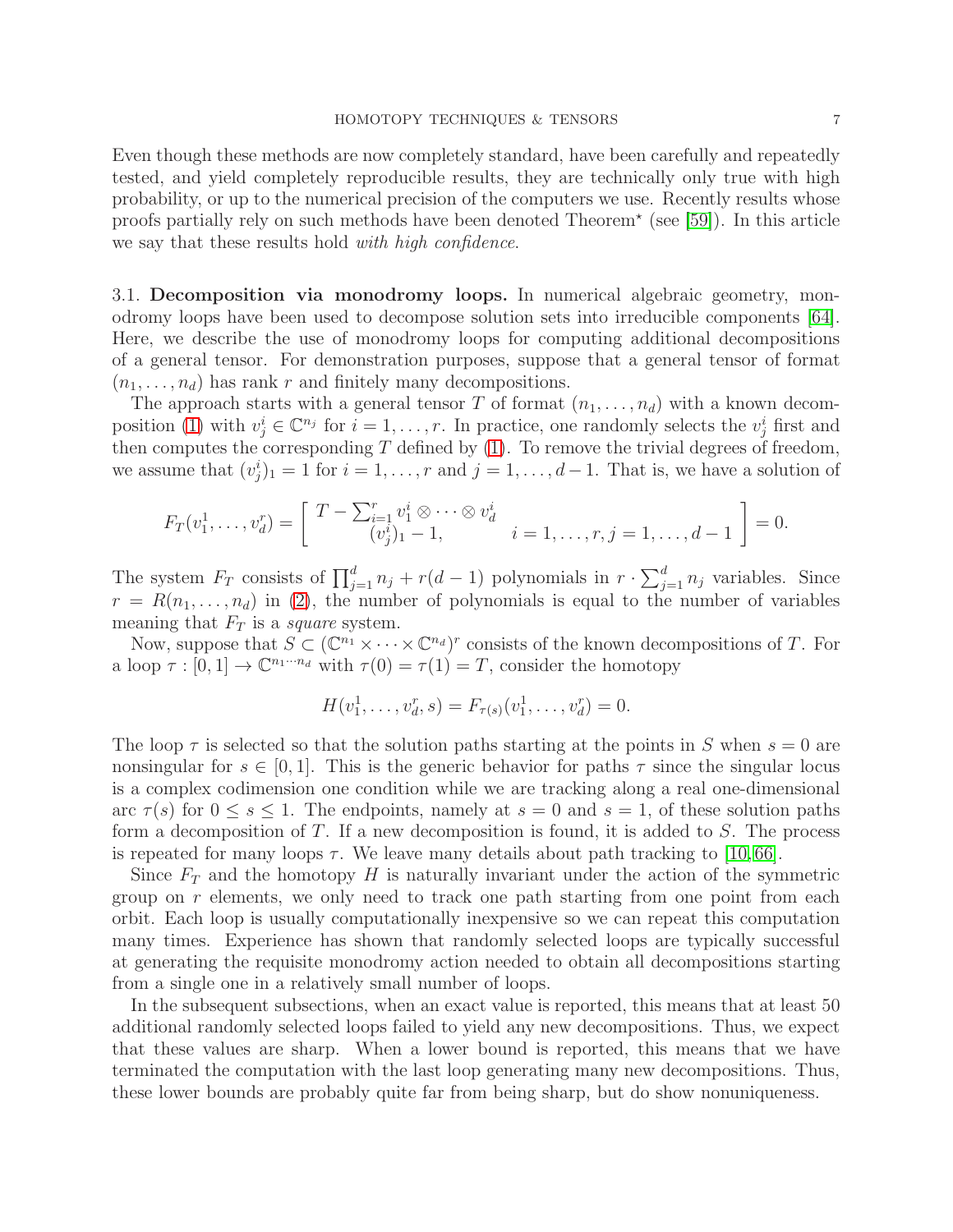| $(n_1, n_2, n_3)$ | gen. rank $\#$ of decomp. of general tensor |
|-------------------|---------------------------------------------|
|                   |                                             |
| 3.6               |                                             |
|                   |                                             |
|                   | >222.556                                    |

<span id="page-7-1"></span>Table 3. Results of our numerical computation for all perfect format 3- tensors satisfying [\(3\)](#page-3-6) with  $\prod_{i=1}^{3} n_i \leq 150$  and the number of decompositions for the generic tensor.

| $(n_1,\ldots,n_d)$ |    | gen. rank $\mid \#$ of decomp. of general tensor |
|--------------------|----|--------------------------------------------------|
| (2, 2, 2, 3)       | 4  |                                                  |
| (2, 2, 3, 4)       | 6  |                                                  |
| (2, 2, 4, 5)       | 8  | 68                                               |
| (2,3,3,4)          | 8  | 471                                              |
| (2,3,3,5)          | 9  | 7225                                             |
| (3,3,3,3)          | 9  | 20,596                                           |
| (2, 2, 2, 2, 4)    | 8  | 447                                              |
| (2, 2, 2, 3, 3)    | 9  | 18,854                                           |
| (2, 2, 2, 2, 2, 3) | 12 | > 238,879                                        |

<span id="page-7-2"></span>Table 4. Results of our numerical computation for all perfect format tensors with  $d \geq 4$  satisfying [\(3\)](#page-3-6) with  $\prod_{i=1}^{d} n_i \leq 100$  and the number of decompositions for the generic tensor.

# 3.2. The number of decompositions for perfect format tensors.

Computation 3.1. Tables [3](#page-7-1) and [4](#page-7-2) summarize the results of our numerical computations which determine (with high confidence) the generic ranks and numbers of decompositions for general tensors  $d \geq 3$  satisfying [\(3\)](#page-3-6) with  $\prod_{i=1}^d n_i \leq 100$ . Table [5](#page-8-0) records our results for symmetric tensors.

The generic rank is known to be equal to the expected one for formats  $(n, n, n)$  [\[51\]](#page-19-16), which is not perfect for  $n \geq 3$ , and  $(2, \ldots, 2)$  for at least  $k \geq 5$  factors [\[17\]](#page-18-17), which is perfect if  $k+1$ is a power of 2. A numerical check for  $k = 7$  shows it is not identifiable.

<span id="page-7-0"></span>3.3. The number of decompositions for symmetric tensors. We highlight a few cases for computing the number of decompositions of symmetric tensors.

In the cases of this table, Theorem 1.1 in [\[52\]](#page-19-12) and the recent [\[30\]](#page-18-8) imply that the number of decompositions of a general tensor is at least 2.

For Sym<sup>d</sup>  $\mathbb{C}^3$  and  $d=1$  or  $d=2$  modulo 3, the expectation stated in Remark [2.3](#page-5-2) is that the number of decompositions is divisible by  $\frac{(d-2)(d-4)}{3}$ . This is confirmed for  $d = 10$  with  $320 = 20 \cdot 16$  and  $d = 11$  with  $2016 = 96 \cdot 21$ .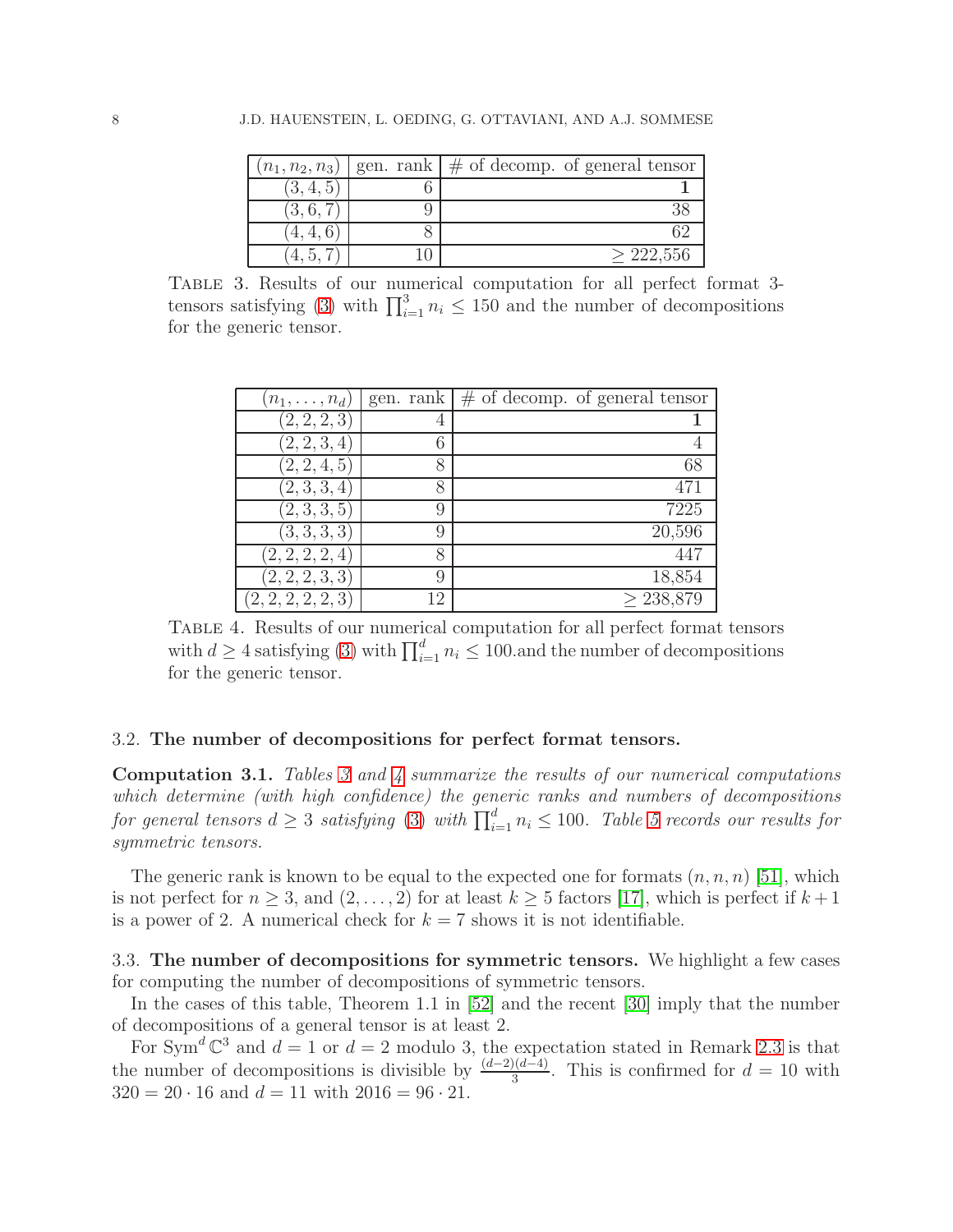### HOMOTOPY TECHNIQUES & TENSORS 9

|                         |    | Tensor space   gen. rank $  \#$ of decomp. of general tensor |
|-------------------------|----|--------------------------------------------------------------|
| $Sym^{10} \mathbb{C}^3$ |    | 320                                                          |
| $Sym^{11}\mathbb{C}^3$  | 26 | 2016                                                         |
| $Sym^5\mathbb{C}^4$     |    |                                                              |
| $Sym^3 \mathbb{C}^7$    |    |                                                              |

Table 5. Results of our numerical computation for the number of decompositions of generic tensors for some symmetric tensor formats.

### <span id="page-8-0"></span>4. Pseudowitness sets and verification

The approach discussed in Section [3](#page-5-0) uses random monodromy loops to attempt to generate new decompositions. Clearly, when showing that a format is not identifiable, one simply needs to generate some other decomposition. We can use the numerical approximations to generate a proof that it is not identifiable in the perfect case using, for example, alphaCertified [\[42,](#page-19-7) [43\]](#page-19-8). However, to determine the precise number of decompositions, we simply run many monodromy loops and observe when the number of decompositions computed stabilize. In this section, we describe one approach for validating the number of decompositions and demonstrate this approach in Section [4.2](#page-9-0) for counting the number of decompositions for a general tensor of format (3, 6, 6) of rank 8.

<span id="page-8-1"></span>4.1. Using pseudowitness sets. For demonstration purposes, consider counting the number of decompositions of a general tensor of format  $(n_1, \ldots, n_d)$  of rank r. Consider the following where we have removed the trivial degrees of freedom by selecting elements to be 1:

$$
G := \left\{ (T, v_1^1, \dots, v_d^1, \dots, v_1^r, \dots, v_d^r) \middle| \begin{array}{c} T = \sum_{i=1}^r v_1^i \otimes \dots \otimes v_d^i, \\ (v_j^i)_1 = 1 \text{ for } i = 1, \dots, r \text{ and } j = 1, \dots, d - 1 \end{array} \right\}.
$$

The graph G is clearly an irreducible variety. Hence, the image  $\overline{\pi(G)}$  is also irreducible where  $\pi(T, v_1^1, \ldots, v_d^1, \ldots, v_1^r, \ldots, v_d^r) = T$ . If  $\dim G = \dim \overline{\pi(G)}$ , then we know that a general tensor T of format  $(n_1, \ldots, n_d)$  of rank r has finitely many decompositions, namely

$$
\frac{|\pi^{-1}(T) \cap G|}{r!}.
$$

In particular,  $|\pi^{-1}(T) \cap G|$  is the degree of a general fiber of  $\pi$  with respect to G and the denominator  $r!$  accounts for the natural action of the symmetric group on  $r$  elements.

Using numerical algebraic geometry, computations on  $G$  will be performed using a *witness* set, e.g., see [\[10](#page-17-0)[,66\]](#page-20-2), and on  $\pi(G)$  using a *pseudowitness set* [\[46,](#page-19-17)[47\]](#page-19-18). A byproduct of computing a pseudowitness set for  $\overline{\pi(G)}$  is the degree of a general fiber.

Suppose that  $X \subset \mathbb{C}^N$  is an irreducible variety of dimension k and f is a system of polynomials in  $N$  variables such that  $X$  is an irreducible component of the solution set defined by  $f = 0$ . Then, a witness set for X is the triple  $\{f, \mathcal{L}, V\}$  where  $\mathcal{L} \subset \mathbb{C}^N$  is a general linear space of codimension k and  $V = X \cap \mathcal{L}$ . Here, "general linear space" means that  $\mathcal L$  intersects the smooth points of the reduction of X transversely so that  $|V| = \deg X$ .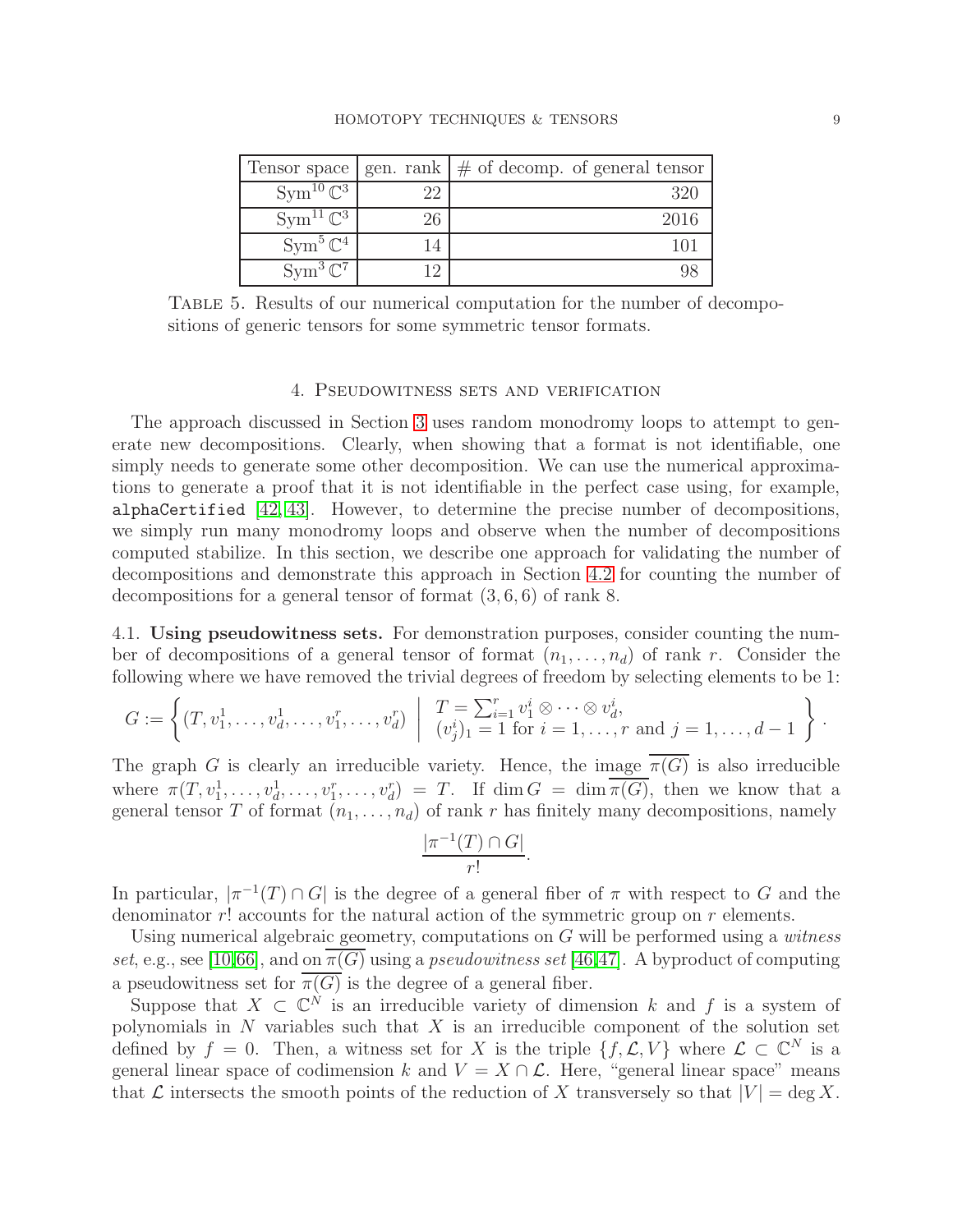To focus only on the case of interest, we assume that  $\pi : \mathbb{C}^N \to \mathbb{C}^m$  is the projection map onto the first m coordinates such that  $\pi$  is generically  $\ell$ -to-one on X, i.e., dim  $X = \dim \overline{\pi(X)}$ . Then, a pseudowitness set for  $\overline{\pi(X)}$  is the quadruple  $\{f, \pi, \mathcal{M}, W\}$  where  $W = X \cap \mathcal{M}$ and  $\mathcal{M} = \mathcal{M}_{\pi} \times \mathbb{C}^{N-m}$  with  $\mathcal{M}_{\pi} \subset \mathbb{C}^m$  being a general linear space of codimension k. Here, "general linear space" means that  $\mathcal{M}_{\pi}$  intersects  $\overline{\pi(X)}$  transversely, so that  $|\pi(W)| =$  $|\overline{\pi(X)} \cap \mathcal{M}_{\pi}| = \deg \overline{\pi(X)}$ , and, for each  $T \in \overline{\pi(X)} \cap \mathcal{M}_{\pi}$ ,  $|\pi^{-1}(T) \cap X| = \ell$ . Therefore,  $\pi$  is an  $\ell$ -to-one map on W with  $|W| = \ell \cdot \deg \pi(X)$ .

Returning to the problem at hand, since we aim to compute a pseudowitness set for  $\overline{\pi(G)}$ , we can simplify this computation by only considering the fiber over a general curve section of  $\overline{\pi(G)}$ . If  $k = \dim \overline{\pi(G)}$ , let  $\mathcal{A} \subset \mathbb{C}^{n_1} \otimes \cdots \otimes \mathbb{C}^{n_d}$  be a general linear space of codimension k – 1. Then,  $C = \pi^{-1}(\overline{\pi(G)} \cap \mathcal{A}) \cap G$  and  $\overline{\pi(C)} = \overline{\pi(G)} \cap \mathcal{A}$  are both irreducible curves, e.g., see [\[62,](#page-19-19) Thm. 3.42] and [\[66,](#page-20-2) Thm. 13.2.1], respectively. Moreover,  $\deg \overline{\pi(G)} = \deg \overline{\pi(C)}$ and the degree of a general fiber for C and G with respect to  $\pi$  are equal.

With this, we now aim to compute a pseudowitness set for the curve  $\pi(C)$ . Since C is a curve, we compute a pseudowitness set for  $\pi(C)$  by intersecting C with a hyperplane of the form  $\pi^{-1}(\mathcal{H})$  where  $\mathcal{H} \subset \mathbb{C}^{n_1} \otimes \cdots \otimes \mathbb{C}^{n_d}$  is a general hyperplane. Since  $\pi^{-1}(\mathcal{H})$  is invariant under the natural action of the symmetric group on  $r$  elements, we will first consider the intersection of C with a general element of an irreducible family of hypersurfaces that are invariant under the same action and contains hyperplanes of the form  $\pi^{-1}(\mathcal{H})$ . This is sufficient by the results of  $[56]$  and simplifies the computation since only one point in each orbit needs to be computed, i.e., only one point out of every r! based on the natural action of the symmetry group on r elements.

Remark 4.1. At first sight, by reducing down to the curve case, it might seem that some technicalities could be avoided by choosing a general hyperplane among the hyperplanes invariant under the symmetric group and only needing to compute one point in each orbit. However, there could be some difficulties that arise with this.

The first difficulty is that the set of hyperplanes invariant under a finite group does not have to be irreducible. For example, let  $G \subset \mathbb{C}^*$  denote the sixth roots of unity. Consider the action of G on  $\mathbb{C}^2$  defined by  $g \cdot (z, w) \mapsto (g^2 z, g^3 w)$ . In this case, the set of invariant hyperplanes consists of two points, i.e., the z axis and the w axis.

Even when there is a large family of invariant hyperplanes that make sense, the second difficulty is that none of them need be invariant enough to intersect the algebraic set of interest transversely in the degree number of points. For example, let  $X \subset \mathbb{C}^2$  be the solution set of  $z^2 - w^3$  which is a curve of degree 3. Let G denote  $\{1, -1\}$  which acts on  $\mathbb{C}^2$  by  $g \cdot (z, w) \mapsto (gz, w)$ . Note that X is invariant under G. The G-invariant hyperplanes consist of two components. One component is made up of the fibers of the projection map  $(z, w) \mapsto w$  which meet X in two points. The other component consists of the w axis which is not transversal to X.

<span id="page-9-0"></span>To avoid these potential difficulties, we first define an irreducible family of hyperplanes that contains the invariant hyperplanes of interest. Then, the general theory in [\[56\]](#page-19-20) shows that this process computes the requisite points needed in the construction of a pseudowitness set.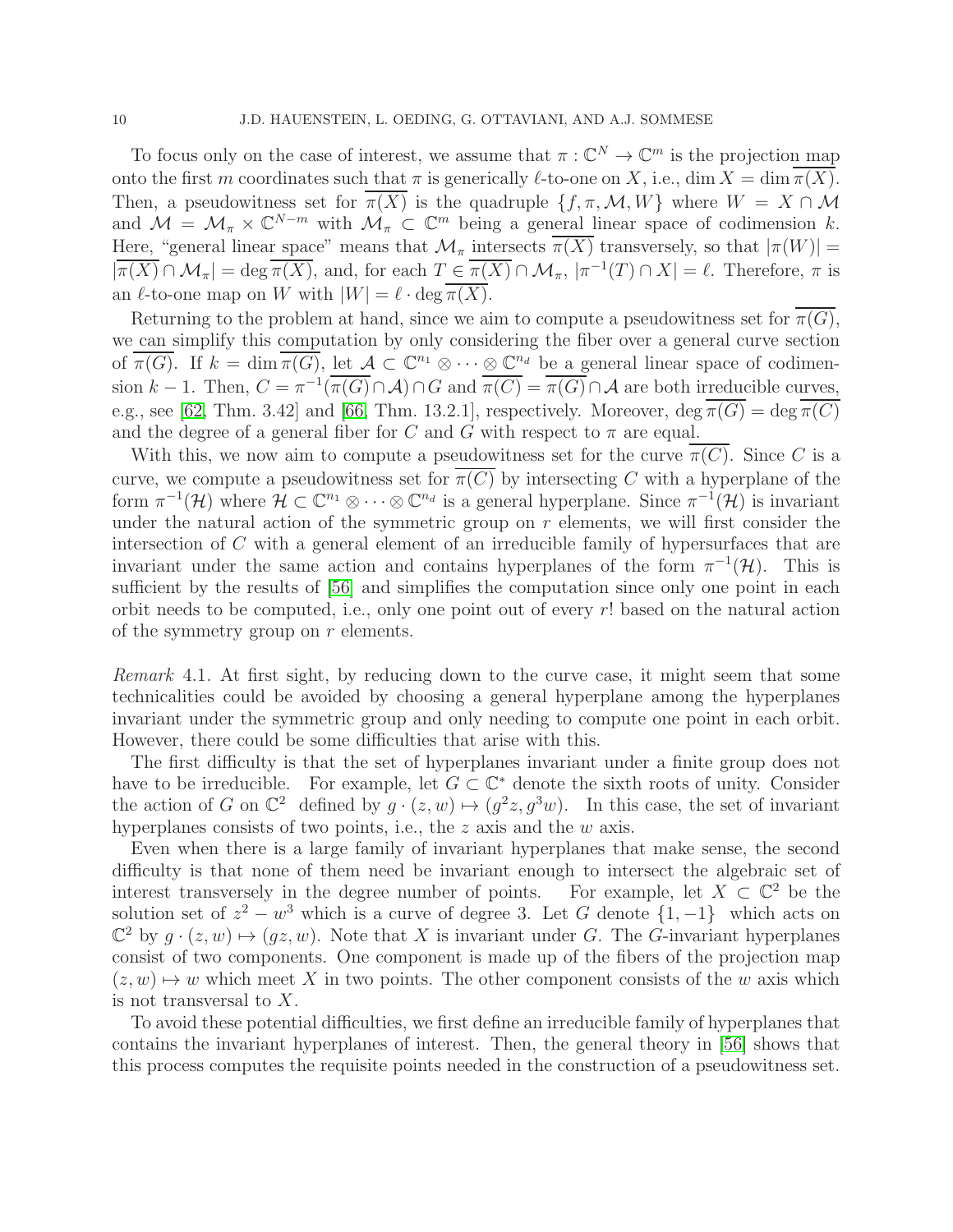4.2. **Tensors of format**  $(3, 6, 6)$  **of rank 8.** The tensors of format  $(3, 6, 6)$  have generic rank 9 in which a general tensor of this format has infinitely many decompositions. In [\[22\]](#page-18-18), the open problem of computing the number of tensor decompositions of a general tensor of rank 8 of format  $(3, 6, 6)$  was formulated. To the best of our knowledge, this is probably the last open case when a generic tensor of some rank strictly smaller than the generic one is not identifiable. Theorem 3.5 of [\[22\]](#page-18-18) proved that the number of decompositions is  $\geq 6$ . Moreover,  $[22]$  showed that the number of decompositions of format  $(3, 6, 6)$  of rank 8 is equal to the number of decompositions of a general tensor in  $Sym^3 \mathbb{C}^3 \otimes \mathbb{C}^2 \otimes \mathbb{C}^2$ , which is perfect with generic rank 8. We use the approach from §[4.1](#page-8-1) to show exactly 6 decompositions. Another approach based on a multihomogeneous trace test in [\[44\]](#page-19-21) confirms this result.

To use the approach from §[4.1,](#page-8-1) consider the Veronese embedding

$$
v_3: \mathbb{C}^3 \to \mathbb{C}^{10}
$$
 where  $(x, y, z) \mapsto (x^3, x^2y, x^2z, xy^2, xyz, xz^2, y^3, y^2z, yz^2, z^3)$ .

We picked a random line  $\mathcal{L} \subset \mathbb{C}^{40}$  and consider the irreducible curve

$$
C := \left\{ (T, a_1, b_1, c_1, \ldots, a_8, b_8, c_8) \mid T = \sum_{i=1}^8 v_3(a_i) \otimes b_i \otimes c_i \in \mathcal{L} \setminus \mathcal{L} \times (\mathbb{C}^3 \times \mathbb{C}^2 \times \mathbb{C}^2)^8 \right\}.
$$

To compute a pseudowitness set for  $\overline{\pi(C)}$ , we need to compute  $C \cap (\mathcal{M}_{\pi} \times (\mathbb{C}^3 \times \mathbb{C}^2 \times \mathbb{C}^2)^8)$ where  $\mathcal{M}_{\pi} \subset \mathbb{C}^{40}$  is a general hyperplane. Consider the irreducible family of hyperplanes defined by the vanishing of linear equations of the form

<span id="page-10-1"></span>(5) 
$$
\sum_{j=1}^{40} \alpha_j T_j + \sum_{j=1}^3 \beta_j \sum_{k=1}^8 (a_k)_j + \sum_{j=1}^2 \gamma_j \sum_{k=1}^8 (b_k)_j + \sum_{j=1}^2 \delta_j \sum_{k=1}^8 (c_k)_j = \epsilon.
$$

By construction, this family is invariant under the natural action of the symmetric group  $S_8$ and contains all hyperplanes of the form  $\mathcal{M}_{\pi} \times (\mathbb{C}^3 \times \mathbb{C}^2 \times \mathbb{C}^2)^8$ . After picking a random hyperplane H of the form [\(5\)](#page-10-1) and starting with one point on  $C \cap H$ , we used monodromy loops via Bertini to compute additional points in  $C \cap H$  which stabilized to 1020 $\cdot 8! = 41,126,400$ . The trace test [\[63\]](#page-20-7) confirms that this set of points is indeed equal to  $C \cap \mathcal{H}$ . After selecting a random hyperplane  $\mathcal{M}_\pi$ , we then computed  $W = C \cap (\mathcal{M}_\pi \times (\mathbb{C}^3 \times \mathbb{C}^2 \times \mathbb{C}^2)^8)$  by deforming from  $C \cap \mathcal{H}$  which yielded  $|W| = 6 \cdot 8! = 241,920$ . Since  $\overline{\pi(C)} \cap \mathcal{M}_{\pi} = \mathcal{L}$  which has degree 1,  $|\pi(W)| = 1$  thereby showing exactly 6 decompositions.

We summarize the result of this computation.

Computation 4.2. Numerical algebraic geometry together with randomly selected linear spaces show (with high confidence) that a general tensor in  $\text{Sym}^3 \mathbb{C}^3 \otimes \mathbb{C}^2 \otimes \mathbb{C}^2$  has exactly 6 decompositions.

### 5. Tensor decomposition via apolarity

<span id="page-10-0"></span>In [\[58\]](#page-19-10), a technique generalizing Sylvester's algorithm was implemented by considering the kernel of the catalecticant map, which in turn is a graded summand of the apolar ideal. In principle, this apolarity technique can be used for any algebraic variety.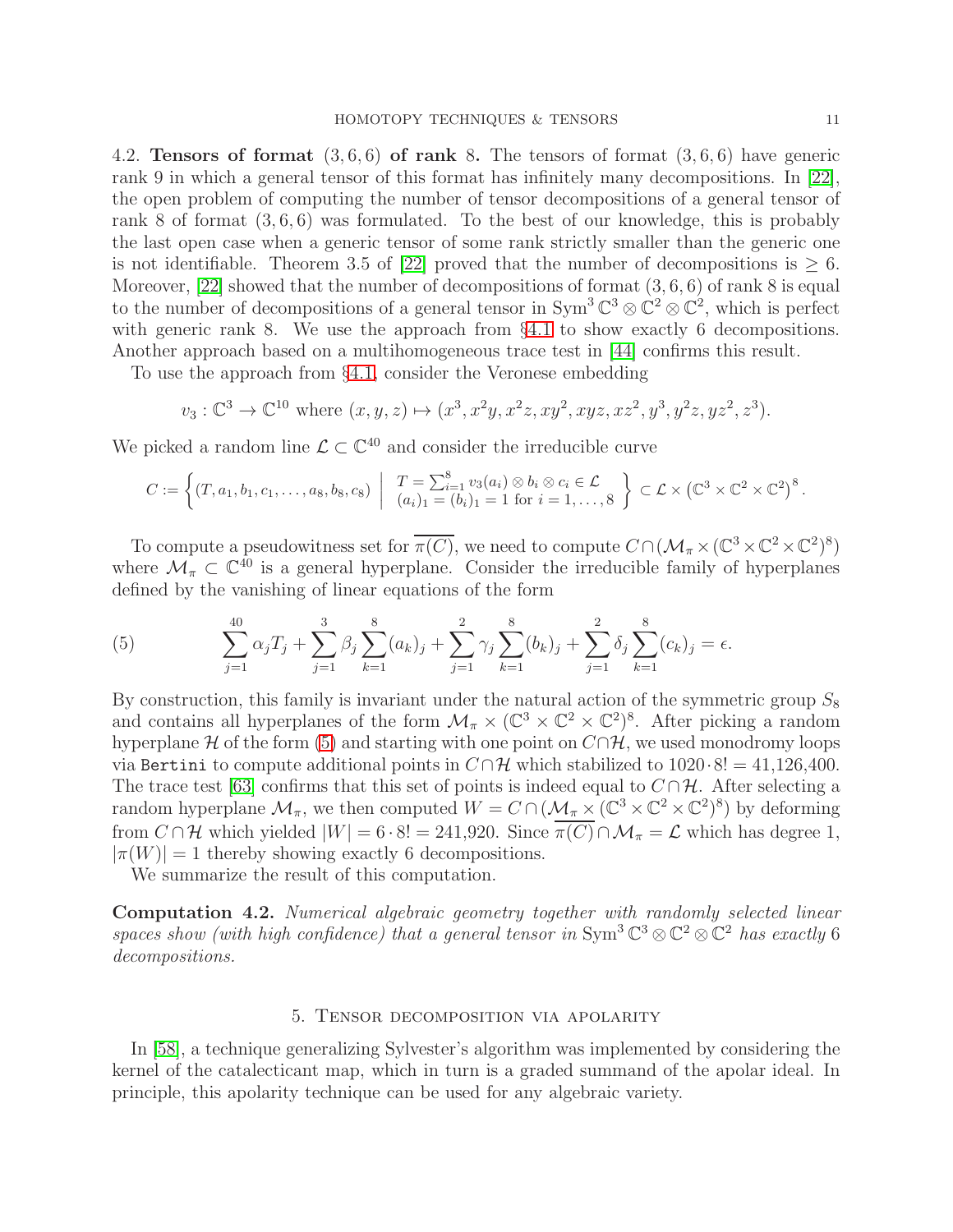5.1. A uniform view of (Koszul) flattenings. Let V and  $V_i$  be arbitrary finite dimensional vector spaces over  $\mathbb C$  of dimensions n and  $n_i$ , respectively. For  $-n \leq p \leq n$ , let  $\bigwedge^p V$ denote fundamental representations of  $GL(V)$  where we interpret  $\bigwedge^p = \bigwedge^{p} V^*$  when  $p < 0$ . For a multi-index  $I \in \mathbb{Z}^d$ , let  $V_I$  denote the tensor product of fundamental representations

$$
V_I := \bigwedge^{i_1} V_1 \otimes \bigwedge^{i_2} V_2 \otimes \ldots \otimes \bigwedge^{i_d} V_d.
$$

Note that  $V_{1^d} := V_1 \otimes \ldots \otimes V_d$ . We may assume, up to reordering, that  $i_j \geq 0$  for  $j = 1, \ldots, h$ ,  $i_j < 0$  for  $j = h+1, \ldots, d$ . We obtain linear maps  $K_p: \bigwedge^p V \to \bigwedge^{p+1} V$  that depend linearly on V by way of the Koszul complex. Specifically, for  $v \in V$  and  $\varphi \in \bigwedge^p V$  define

$$
K_p(v)(\varphi) = \varphi \land v \text{ for } p \ge 0,
$$
  

$$
K_p(v)(\varphi) = \varphi(v) \text{ for } p < 0.
$$

Now we consider the tensor product of many Koszul maps, which are linear maps on tensor products of fundamental representations that depend linearly on  $T \in V_{(1,\ldots,1)} := V_1 \otimes \ldots \otimes V_d$ :

$$
K_I(T) \colon V_I \to V_{I+1^d}.
$$

For indecomposable elements  $v_1 \otimes \ldots \otimes v_d \in V_1 \otimes \ldots \otimes V_d$  and  $\varphi_1 \otimes \ldots \otimes \varphi_d \in V_I$  define

<span id="page-11-0"></span>(6) 
$$
K_I(v_1 \otimes \ldots \otimes v_d)(\varphi_1 \otimes \ldots \otimes \varphi_d) = \bigotimes_{j=1}^h (\varphi_j \wedge v_j) \otimes \bigotimes_{j=h+1}^d (\varphi_j(v_j)).
$$

The definition of  $K_I$  is extended by bi-linearity. We often drop the argument (v) or  $(T)$ of  $K_p$  or  $K_I$  when the tensor to be flattened is not specified and the linear dependence is understood. From this definition it is clear that the image of  $K_I(v_1 \otimes \ldots \otimes v_d)$  is isomorphic to

$$
\bigotimes_{j=1}^h \left( \bigwedge^{i_j} \left( V_j / \langle v_j \rangle \right) \otimes \left( v_j \right) \right) \otimes \bigotimes_{j=h+1}^d \left( \bigwedge^{-i_j-1} \left( v_j^{\perp} \right) \right).
$$

A consequence of dimension counting, bi-linearity of  $K_I$ , and sub-additivity of matrix rank is the following, which is essentially described in [\[50,](#page-19-22) Prop. 4.1].

**Proposition 5.1.** Suppose  $T \in V_{1,\dots,1}$  has tensor rank r. Let  $i_j \geq 0$  for  $j = 1,\dots, h$ ,  $i_j < 0$ for  $j = h + 1, \ldots, d$ . Then the Koszul flattening  $K_I(T)$ :  $V_I \rightarrow V_{I+1^d}$  has rank at most

$$
r_I := r \cdot \prod_{j=1}^h {n_j - 1 \choose i_j} \cdot \prod_{j=h+1}^d {n_j - 1 \choose -i_j - 1}.
$$

In particular, the  $(r_I + 1) \times (r_I + 1)$  minors of  $K_I(T)$  vanish. This is meaningful provided that  $r_I < \min\{\dim V_I, \dim V_{I+1^d}\}.$ 

Let  $m = \prod_{j=1}^{h} {n_j - 1 \choose i_j}$  $\prod_{i_j}^{j-1}$ )  $\cdot \prod_{j=h+1}^{d} \binom{n_j-1}{-i_j-1}$  $\frac{n_j-1}{-i_j-1}$ . The proposition says that for all tensors T with rank $(T) = r$  we have rank $(K_I(T)) \geq r \cdot m$ . Thus, Koszul flattenings potentially provide the most useful information whenever the following ratio is maximized:

 $\min \{\dim V_I, \dim V_{I+1^d}\}\neq m$ .

When  $rm \leq min$  {dim  $V_I$ , dim  $V_{I+1d}$ } we say that the flattening can detect rank r since we expect that the flattening  $K_I(T)$  will have different ranks when T has rank either  $r-1$  or r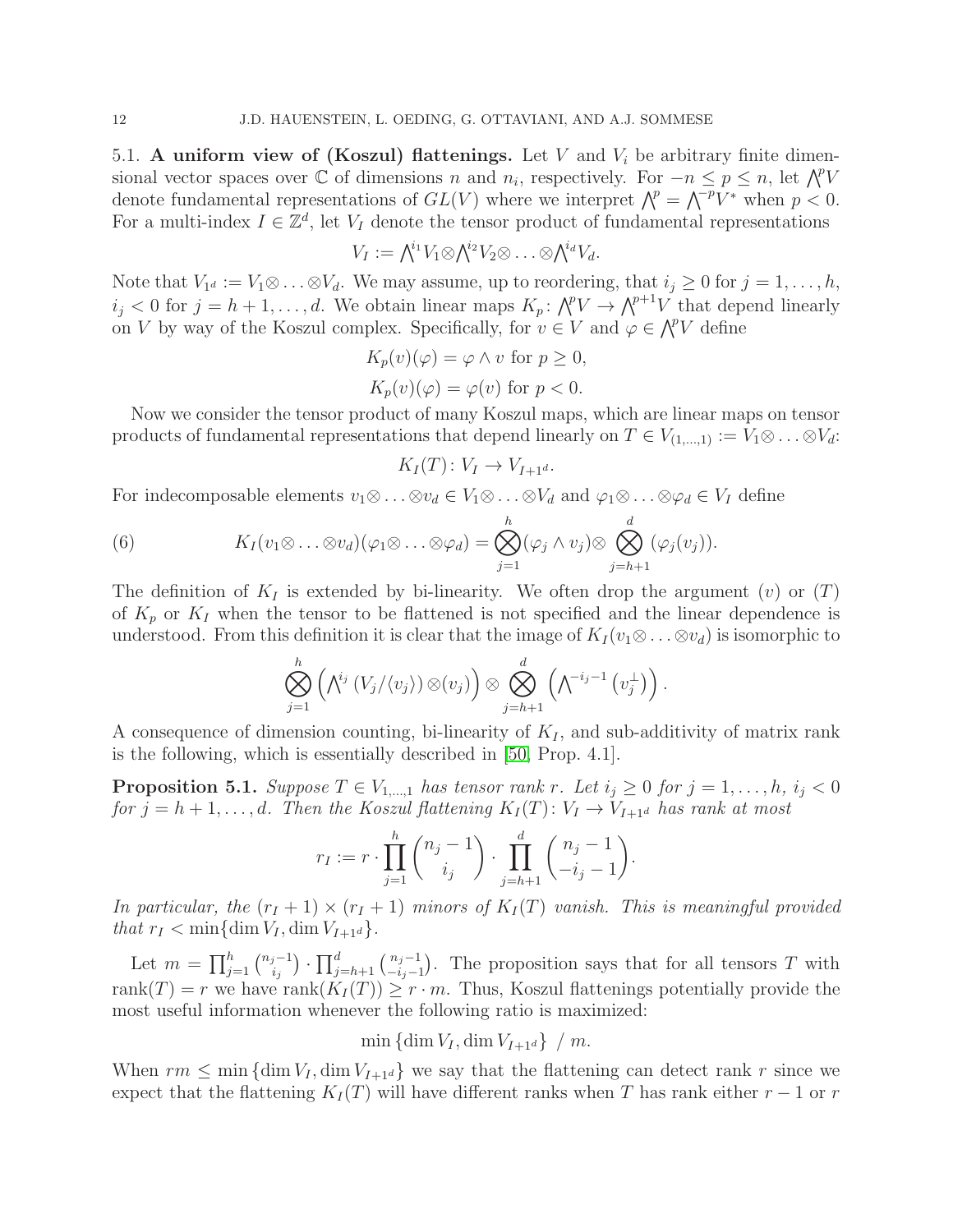(this is true in all the examples we have tried, including the ones occurring in Theorems [1.1](#page-2-1) and [1.2\)](#page-2-2) and there is no obstruction to this based solely on the size of the flattening matrix.

# 5.2. Apolarity Lemma for Koszul flattenings. Recall from [\(6\)](#page-11-0) that

$$
K_I(v_1 \otimes \ldots \otimes v_d) \equiv 0 \Longleftrightarrow \bigotimes_{j=1}^h (\varphi_j \wedge v_j) \otimes \bigotimes_{j=h+1}^d (\varphi_j(v_j)) = 0
$$

for all pure tensors  $\varphi \in V_I$ .

It is useful to look at tensors in the kernel of  $K_I(T)$  as linear maps. With this aim, we need to distinguish the negative and nonnegative parts of  $I \in \mathbb{Z}^d$ . So let  $N \sqcup P = \{1, \ldots, d\}$ be the set partition such that  $-I_N \in \mathbb{Z}_{\geq 0}^d$ ,  $I_P \in \mathbb{Z}_{\geq 0}^d$  and the notation  $I_P$  (resp.  $I_N$ ) is the vector in  $\mathbb{Z}^d$  gotten by keeping the elements of I in the positions P (resp. N) and setting the rest of the entries to zero. We also let  $1<sub>P</sub>$  denote the vector with ones in the positions denoted by the index P (and zero elsewhere), and similarly for  $1_N$ . With this, we may identify  $V_I = V_{I_P + I_N} = \text{Hom}(V_{-I_N}, V_{I_P})$ , and consider the Koszul flattening of  $T \in V_{(1,...,1)}$  as

 $K_I(T)$ : Hom $(V_{-I_N}, V_{I_P}) \to \text{Hom}(V_{-I_N+1_N}, V_{I_P+1_P}).$ 

Up to reordering the factors,  $K_I(T)$  is defined on decomposable elements  $(\bigotimes_{j\in I_N} w_j)$  by

$$
K_I(v_1 \otimes \ldots \otimes v_d) (\psi) \left(\bigotimes_{j \in I_N} w_j\right) = \psi \left(\bigotimes_{j \in I_N} (w_j \wedge v_j)\right) \bigwedge \left(\bigotimes_{j \in I_p} v_j\right) \quad \forall \psi \in \text{Hom}(V_{-I_N}, V_{I_P}).
$$

In our setting, [\[50,](#page-19-22) Prop. 5.4.1] yields the following lemma (see [\(9\)](#page-14-0) for a concrete case). Since this technique refers to a vector bundle, it could be called "nonabelian" apolarity, in contrast with classical apolarity which refers to a line bundle (see [\[50,](#page-19-22) Ex. 5.1.2] and [\[58,](#page-19-10)  $\S$ 4]).

<span id="page-12-0"></span>**Lemma 5.2** (Apolarity Lemma). Suppose  $T = \sum_{s=1}^{r} v_1^s \otimes \ldots \otimes v_d^s$ .

$$
\ker K_I(T) \supset \{ \psi \in \text{Hom}(V_{-I_N}, V_{I_P}) \mid \psi \left( V_{-I_N+1_N} \wedge \bigotimes_{j \in N} v_j^s \right) \wedge \left( \bigotimes_{j \in P} v_j^s \right) = 0 \text{ for } s = 1, \dots, r \}.
$$

*Proof.* Pick  $\psi$  in the space on the right hand side of the inclusion. Choosing any  $w_j \in V_{-I_N+1_N}$ for every  $j \in I_N$ , we have

$$
K_I\left(\sum_{s=1}^r v_1^s \otimes \ldots \otimes v_d^s\right)(\psi)\left(\bigotimes_{j\in I_N} w_j\right) = \sum_{s=1}^r \psi\left(\bigotimes_{j\in I_N} (w_j \wedge v_j^s)\right) \bigwedge \left(\bigotimes_{j\in I_p} v_j^s\right)
$$

and each summand vanishes by the assumption.  $\Box$ 

5.3. The  $3 \times 4 \times 5$  case. Let us denote the three factors as  $A = \mathbb{C}^3$ ,  $B = \mathbb{C}^4$ ,  $C = \mathbb{C}^5$ . The following are all possible relevant non-redundant Koszul flattenings (up to transpose), which all depend linearly on  $A \otimes B \otimes C$ .

$$
K_{(0,-1,-1)}: (B \otimes C)^* \to A, \quad K_{(-1,0,-1)}: (A \otimes C)^* \to B, \quad K_{(-1,-1,0)}: (A \otimes B)^* \to C
$$
  

$$
K_{(1,0,-1)}: C^* \otimes A \to B \otimes \bigwedge^2 A \quad , \quad K_{(-1,0,2)}: A^* \otimes \bigwedge^2 C \to B \otimes \bigwedge^3 C
$$
  

$$
K_{(0,1,-1)}: C^* \otimes B \to A \otimes \bigwedge^2 B \quad , \quad K_{(-1,1,0)}: A^* \otimes B \to C \otimes \bigwedge^2 B,
$$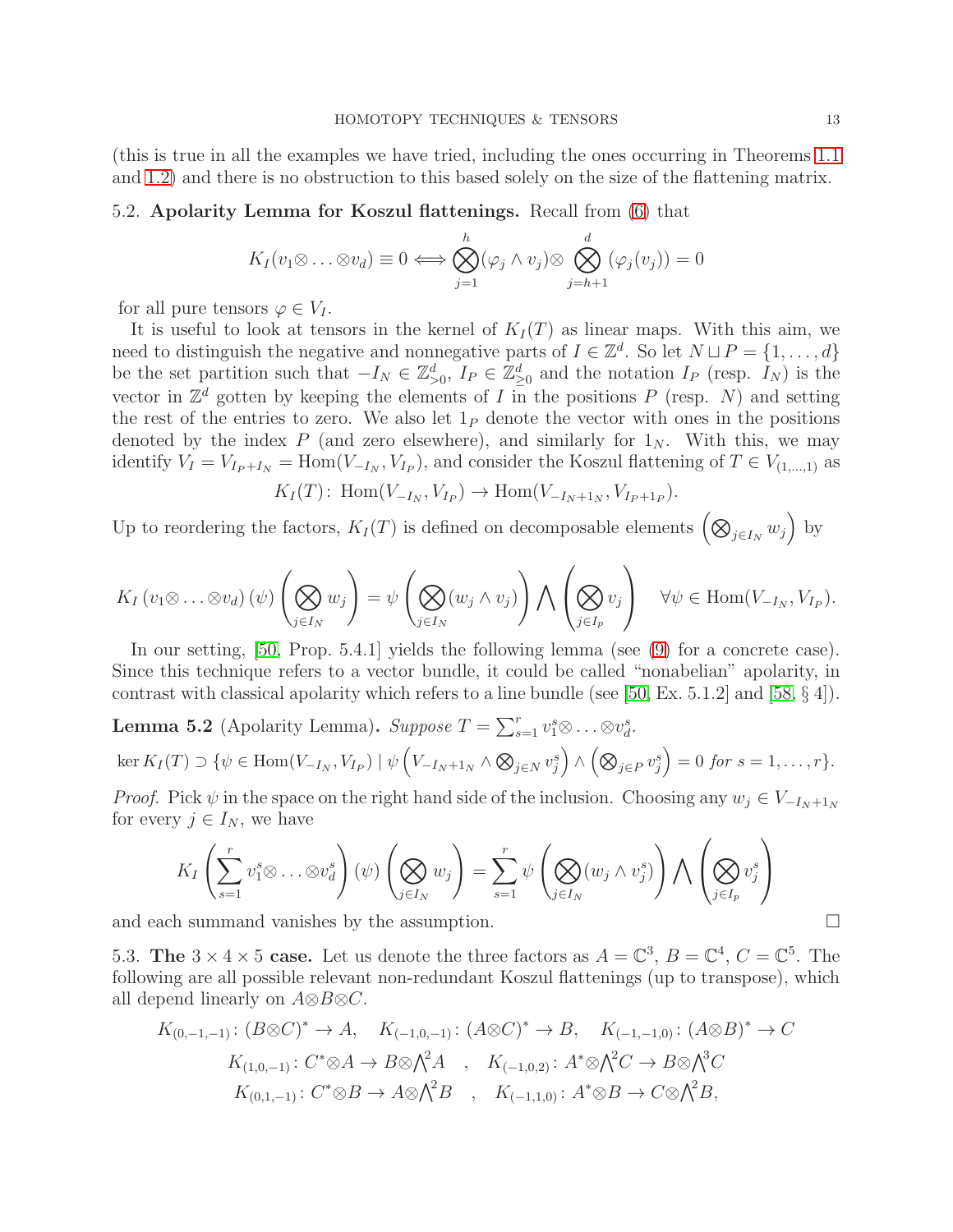$$
K_{(-1,0,1)}
$$
:  $A^* \otimes C \to B \otimes \Lambda^2 C$ ,  $K_{(0,-1,1)}$ :  $B^* \otimes C \to A \otimes \Lambda^2 C$ ,

Consider

$$
K_u(T) \colon \bigwedge^{u_1} A \otimes \bigwedge^{u_2} B \otimes \bigwedge^{u_3} C \to \bigwedge^{u_1+1} A \otimes \bigwedge^{u_2+1} B \otimes \bigwedge^{u_3+1} C,
$$

where, for any vector space  $V$ , we interpret negative exterior powers by asserting that  $\bigwedge^s V = \bigwedge^{-s} V^*$  if  $s < 0$ .

For example  $K_{0,-1,-1}(a\otimes b\otimes c)$  has image

$$
(\bigwedge^0 A \wedge a) \otimes (B^*(b)) \otimes (C^*(c)) \subset \bigwedge^1 A \otimes \bigwedge^0 B \otimes \bigwedge^0 C.
$$

The factor  $(B^*(b))\otimes (C^*(c))$  is just any scalar, obtained by contracting b with  $B^*$ , and c with  $C^*$ . We are left with  $(\bigwedge^0 A \wedge a) = \langle a \rangle$ , which is 1-dimensional.

Another example is  $K_{0,1,-1}(a\otimes b\otimes c)$  which has image

<span id="page-13-0"></span>
$$
(\bigwedge^0 A \wedge a) \otimes (\bigwedge^1 B \wedge b) \otimes (C^*(c)) \subset \bigwedge^1 A \otimes \bigwedge^2 B \otimes \bigwedge^0 C.
$$

The factor  $C^*(c)$  is a scalar obtained by contracting c with  $C^*$ . This leaves  $(\bigwedge^0 A \wedge a) = \langle a \rangle$ tensored with  $(\bigwedge^1 B \wedge b) \subset \bigwedge^2 B$ , but  $(\bigwedge^1 B \wedge b) \cong (B/b) \otimes \langle b \rangle$ , which is 3-dimensional.

In general, the image of  $K_u(a\otimes b\otimes c)$  has dimension

(7) 
$$
\begin{pmatrix} \dim A - 1 \\ f(u_1) \end{pmatrix} \begin{pmatrix} \dim B - 1 \\ f(u_2) \end{pmatrix} \begin{pmatrix} \dim C - 1 \\ f(u_3) \end{pmatrix}.
$$

where  $f(x) = \begin{cases} x & \text{if } x \geq 0 \\ x & 1 & \text{if } x < 0 \end{cases}$  $\frac{x}{-x-1}$  if  $x < 0$ . On the other hand, the maximum rank that  $K_u$  can have is the minimum of the dimensions of the source and the target, or

<span id="page-13-1"></span>(8) 
$$
\min\left\{ \binom{\dim A}{|u_1|} \binom{\dim B}{|u_2|} \binom{\dim C}{|u_3|}, \binom{\dim A}{|u_1+1|} \binom{\dim B}{|u_2+1|} \binom{\dim C}{|u_3+1|} \right\}.
$$

Since the matrix rank of a Koszul flattening of a tensor  $T$  is bounded above by a multiplicative factor  $(7)$  of the tensor rank of T, the maximum tensor rank that a Koszul flattening can detect by a drop in matrix rank is the ratio of [\(8\)](#page-13-1) and [\(7\)](#page-13-0). For convenience we record the dimensions and the multiplication factor [\(7\)](#page-13-0) for each flattening.

| map             | size           | mult-factor    | max tensor rank detected |
|-----------------|----------------|----------------|--------------------------|
| $K_{(0,-1,-1)}$ | $3\times20$    |                | 3                        |
| $K_{(-1,0,-1)}$ | $4\times15$    |                |                          |
| $K_{(-1,-1,0)}$ | $5\times12$    |                | 5                        |
| $K_{(1,-1,0)}$  | $15 \times 12$ | $\overline{2}$ | 6                        |
| $K_{(1,0,-1)}$  | $12 \times 15$ | $\overline{2}$ | 6                        |
| $K_{(0,1,-1)}$  | $18 \times 20$ | 3              | 6                        |
| $K_{(-1,1,0)}$  | $12 \times 30$ | 3              | 4                        |
| $K_{(-1,0,1)}$  | $40 \times 15$ |                |                          |
| $K_{(0,-1,1)}$  | $30 \times 20$ |                | 5                        |
| $K_{(-1,0,2)}$  | $40 \times 30$ | 6              | 5                        |
| $K_{(0,-1,2)}$  | $30 \times 40$ | 6              | 5                        |
| $K_{(0,-1,2)}$  | $30 \times 40$ | 6              | $\overline{5}$           |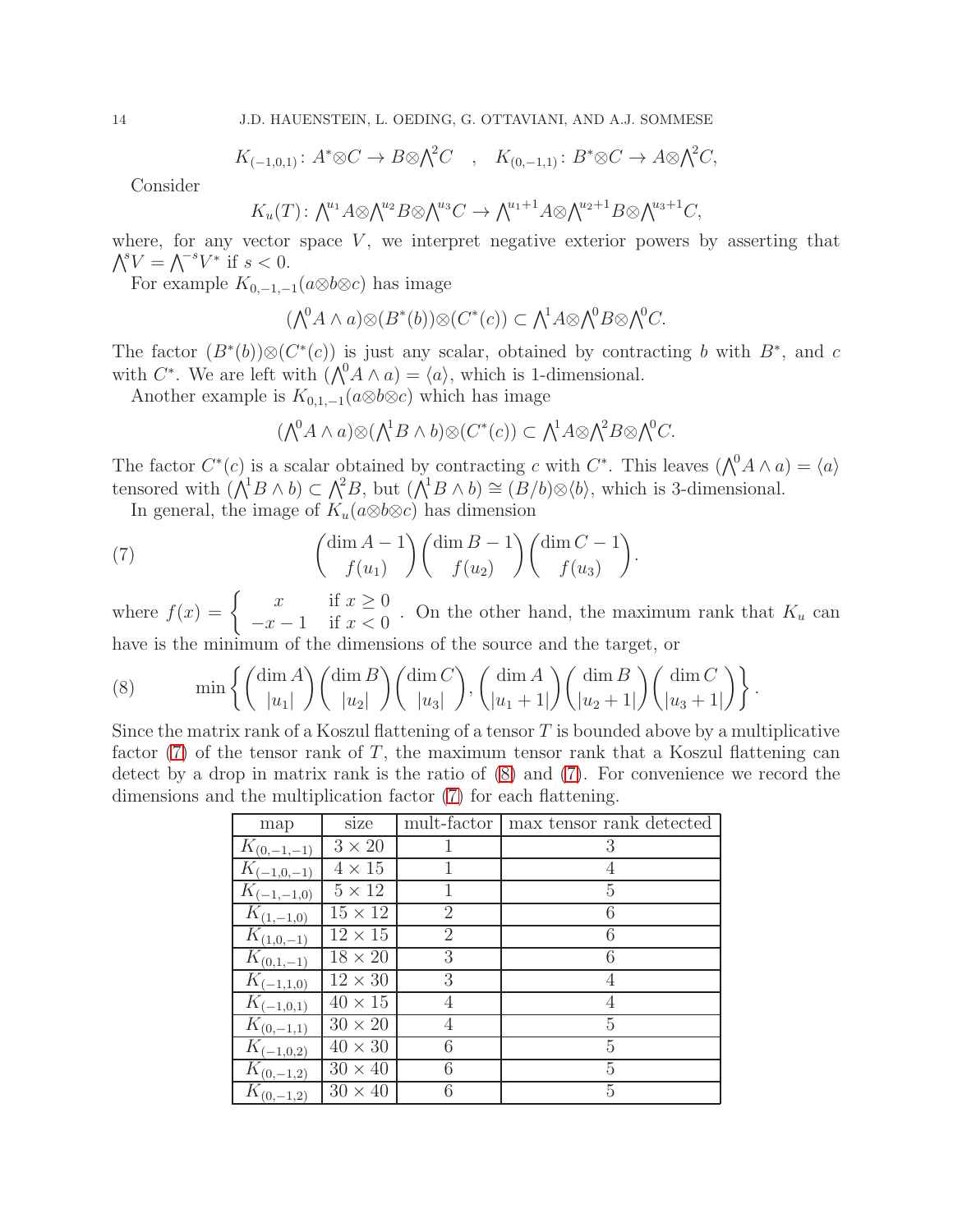We see that the only maps that might distinguish between tensor rank 5 and 6 are  $K_{(1,-1,0)}$ ,  $K_{(1,0,-1)}$ , and  $K_{(0,1,-1)}$ . Since  $\bigwedge^2 A \cong A^*$ , the first two maps are transposes of each other:

$$
K_{(1,-1,0)} = (K_{(1,0,-1)})^t.
$$

Thus, we proceed by considering  $K_{(1,0,-1)}$  and  $K_{(0,1,-1)}$ .

In our case, Apolarity Lemma [5.2](#page-12-0) says that

(9) 
$$
\ker K_{1,0,-1}(\sum_{i=1}^s a_ib_ic_i) \supset \{\varphi \in Hom(C,A)| \varphi(c_i) \wedge a_i = 0 \text{ for } i=1,\ldots,s\}.
$$

and

<span id="page-14-0"></span>ker 
$$
K_{0,1,-1}(\sum_{i=1}^{s} a_i b_i c_i) \supset \{ \varphi \in Hom(C, B) | \varphi(c_i) \wedge b_i = 0 \text{ for } i = 1,\ldots,s \}.
$$

Equality should hold for honest decompositions, see [\[50,](#page-19-22) Prop. 5.4.1].

With this setup, we now present a proof of Theorem [1.1.](#page-2-1)

*Proof of Theorem [1.1.](#page-2-1)* For general  $f \in A \otimes B \otimes C$ ,  $K_{1,0,-1}(f)$  is surjective and ker  $K_{1,0,-1}(f)$ has dimension dim  $Hom(C, A) - \dim \wedge^2 A \otimes B = 15 - 12 = 3$ . To complete the proof we interpret the linear map  $K_{1,0,-1}(f)$  as a map between sections of vector bundles. Let  $X = \mathbb{P}(A) \times \mathbb{P}(B) \times \mathbb{P}(C)$ , endowed with the three projections  $\pi_A$ ,  $\pi_B$ ,  $\pi_C$  on the three factors. We denote  $\mathcal{O}(\alpha,\beta,\gamma) = \pi_A^*\mathcal{O}(\alpha) \otimes \pi_B^*\mathcal{O}(\beta) \otimes \pi_C^*\mathcal{O}(\gamma)$ . Let  $Q_A$  be the pullback of the quotient bundle on  $\mathbb{P}(A)$ .

Let  $E = Q_A \otimes \mathcal{O}(0, 0, 1)$  and  $L = \mathcal{O}(1, 1, 1)$ . Note that E is a rank two bundle on X. As in [\[50,](#page-19-22) [58\]](#page-19-10), the map  $K_{1,0,-1}(f)$  can be identified with the contraction

$$
K_{1,0,-1}(f): H^0(E) \longrightarrow H^0(E^* \otimes L)^*
$$

which depends linearly on  $f \in H^0(L)^*$ .

The general element in  $H^0(E)$  vanishes on a codimension two subvariety of X which has the homology class  $c_2(E) \in H^*(X,\mathbb{Z})$ . The ring  $H^*(X,\mathbb{Z})$  has three canonical generators  $t_A, t_B, t_C$  and it can be identified with  $\mathbb{Z}[t_A, t_B, t_C]/(t_A^3, t_B^4, t_C^5)$ . Since the rank of  $Q_A$  is 2 and  $\mathcal{O}(0, 0, 1)$  is a line bundle, we have the well known formula  $c_2(E) = c_2(Q_A) +$  $c_1(Q_A)c_1(\mathcal{O}(0,0,1)) + c_1^2(\mathcal{O}(0,0,1))$ . We have  $c_1(Q_A) = t_A$ ,  $c_2(Q_A) = t_A^2$ ,  $c_1(\mathcal{O}(0,0,1)) = t_C$ and we compute  $c_2(E) = t_A^2 + t_A t_C + t_C^2$ . Hence three general sections of  $H^0(E)$  have their common base locus given by  $c_2(E)^3 = (t_A^2 + t_A t_C + t_C^2)^3 = 6t_A^2 t_C^4$ . This coefficient 6 coincides with the generic rank and it is the key of the computation. Terracini's lemma (see [\[49,](#page-19-0) Cor. 5.3.1.2]), using a simple tangent space computation, verifies that the generic rank is indeed 6. We pick a tensor  $f = \sum_{i=1}^{6} a_i b_i c_i$  constructed with six random points  $(a_i, b_i, c_i) \in \mathbb{P}(A) \times \mathbb{P}(B) \times \mathbb{P}(C)$  for  $i = 1, \ldots, 6$ . By using Macaulay2 (see the Macaulay2 file attached at the arXiv version of this paper) we may compute that the variety

$$
\{(a,c) \in \mathbb{P}(A) \times \mathbb{P}(C) | \varphi(c) \wedge a = 0 \quad \forall \varphi \in \text{ker } K_{1,0,-1}(f) \}
$$

consists of the union of six points  $(a_i, c_i)$  for  $i = 1, \ldots, 6$ , and this holds even scheme-theoretically. It follows that equality holds in [\(9\)](#page-14-0) with  $s = 6$ , indeed  $K_{1,0,-1}(f)$  is surjective and has 3-dimensional kernel, while the right-hand side of [\(9\)](#page-14-0) has dimension at least  $\dim Hom(C, A) - 6 \cdot 2 = 3$ . Moreover the common base locus of ker  $K_{1,0,-1}(f)$  is given by 6 linear spaces  $\{a_i\} \times \mathbb{P}(B) \times \{c_i\}$  for  $i = 1, \ldots, 6$ .

We claim that the common base locus of ker  $K_{1,0,-1}(f)$  is given by 6 linear spaces as above for general tensor f. Indeed, the common zero locus of three sections of  $E$  can be seen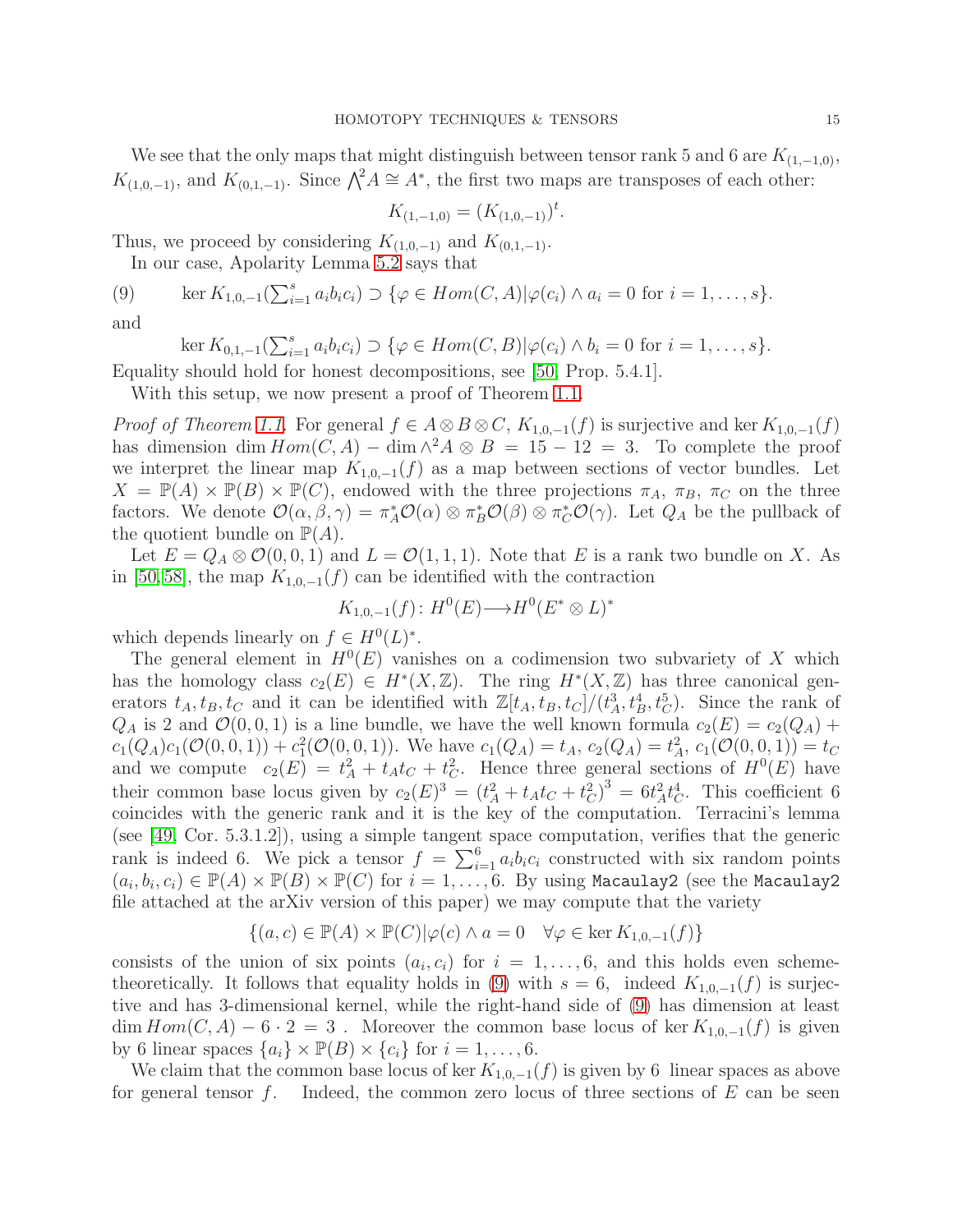as the zero locus of a section of  $E^{\oplus 3}$ . The dimension of the zero locus of a section of  $E^{\oplus 3}$ is at least  $9 - 6 = 3$  and it is upper semicontinous with respect to the section, hence the common base locus of ker  $K_{1,0,-1}(f)$  is a pure-dimensional 3-fold for general f. Since the top Chern class of  $E^{\oplus 3}$  is  $c_2(E)^3$ , which we computed to be  $6t_A^2 t_C^4$ , we know that the common base locus of ker  $K_{1,0,-1}(f)$  comes from a 0-dimensional scheme of degree 6 on  $\mathbb{P}(A) \times \mathbb{P}(C)$ , after a pullback with  $\pi_B$ , by [\[29,](#page-18-19) Prop. 14.1 (b)]. Since this 0-dimensional scheme consists of 6 distinct points for the tensor  $f$  that we have picked, this property remains true for general f.

In particular, the decomposition  $f = \sum_{i=1}^{6} a_i \otimes b_i \otimes c_i$  has a unique solution (up to scale) for  $a_i$  and  $c_i$ . After  $a_i$ ,  $c_i$  have been determined, the remaining vectors  $b_i$  can be recovered uniquely by solving a linear system.

Remark 5.3. If we attempt to repeat the same proof using  $K_{0,1-1}$  in place of  $K_{1,0,-1}$  most parts go through unchanged. The map  $K_{0,1-1}(T)$ :  $C^* \otimes B \to A \otimes \bigwedge^2 B$  is  $18 \times 20$ , and general element  $T$  produces a 2-dimensional kernel. Then, we consider the intersection of two general sections of  $H^0(E) = \text{Hom}(C, B)$ , where now  $E = Q_B \otimes \mathcal{O}(0, 0, 1)$ . The top Chern class of E is (by a similar calculation as in the proof of Theorem [1.1\)](#page-2-1)

$$
4t_B^3t_C^3 + 3t_B^2t_C^4.
$$

This gives that the common base locus of ker  $K_{0,1-1}(T)$  is given by a degree 7 curve on the Segre product  $Seg(\mathbb{P}(C) \times \mathbb{P}(B))$ . This curve necessarily contains the 6 points needed to decompose T, but information from another Koszul flattening is needed to find them.

*Remark* 5.4. For the  $(3, 4, 5)$  format, we can even decompose a general tensor T of any rank r between 1 and 6. The trick is to add to T the sum of  $6 - r$  general decomposable tensors, find the unique decomposition with the algorithm described in the proof of Theorem [1.1,](#page-2-1) and subtract the  $6-r$  tensors that have to appear in the decomposition. Unfortunately, this technique cannot work in other cases if we do not have a tensor decomposition to start with.

5.4. The  $\geq 4$  factor case. We have seen that general tensors of format  $(2, n, n)$  and  $(3, 4, 5)$ are identifiable. We asked if there are other formats with this property when there are  $\geq 4$ factors. To our surprise, the numerical homotopy method predicted an additional case where identifiability holds. Our construction of Koszul flattenings and multi-factor apolarity above allows us to prove this fact, which we prove next.

5.5. The  $2 \times 2 \times 2 \times 3$  case. For this part, let  $A \cong B \cong C \cong \mathbb{C}^2$  and  $D \cong \mathbb{C}^3$ . Because of the small dimensions we are considering, the number of interesting Koszul flattenings for tensors in  $A\otimes B\otimes C\otimes D$  is limited to the following maps, which depend linearly on  $A\otimes B\otimes C\otimes D$ .

The 1-flattenings (and their transposes):

$$
K_{-1,0,0,0} \colon A^* \to B \otimes C \otimes D, \quad K_{0,-1,0,0} \colon B^* \to A \otimes C \otimes D,
$$
  

$$
K_{0,0,-1,0} \colon C^* \to A \otimes B \otimes D, \quad K_{0,0,0,-1} \colon D^* \to A \otimes B \otimes C,
$$

which detect a maximum of rank 2 in the first 3 cases and a maximum of rank 3 in the last.

The 2-flattenings (and their transposes):

$$
K_{0,0,-1,-1}\colon C^*\otimes D^*\to A\otimes B,\quad K_{0,-1,0,-1}\colon B^*\otimes D^*\to A\otimes C,
$$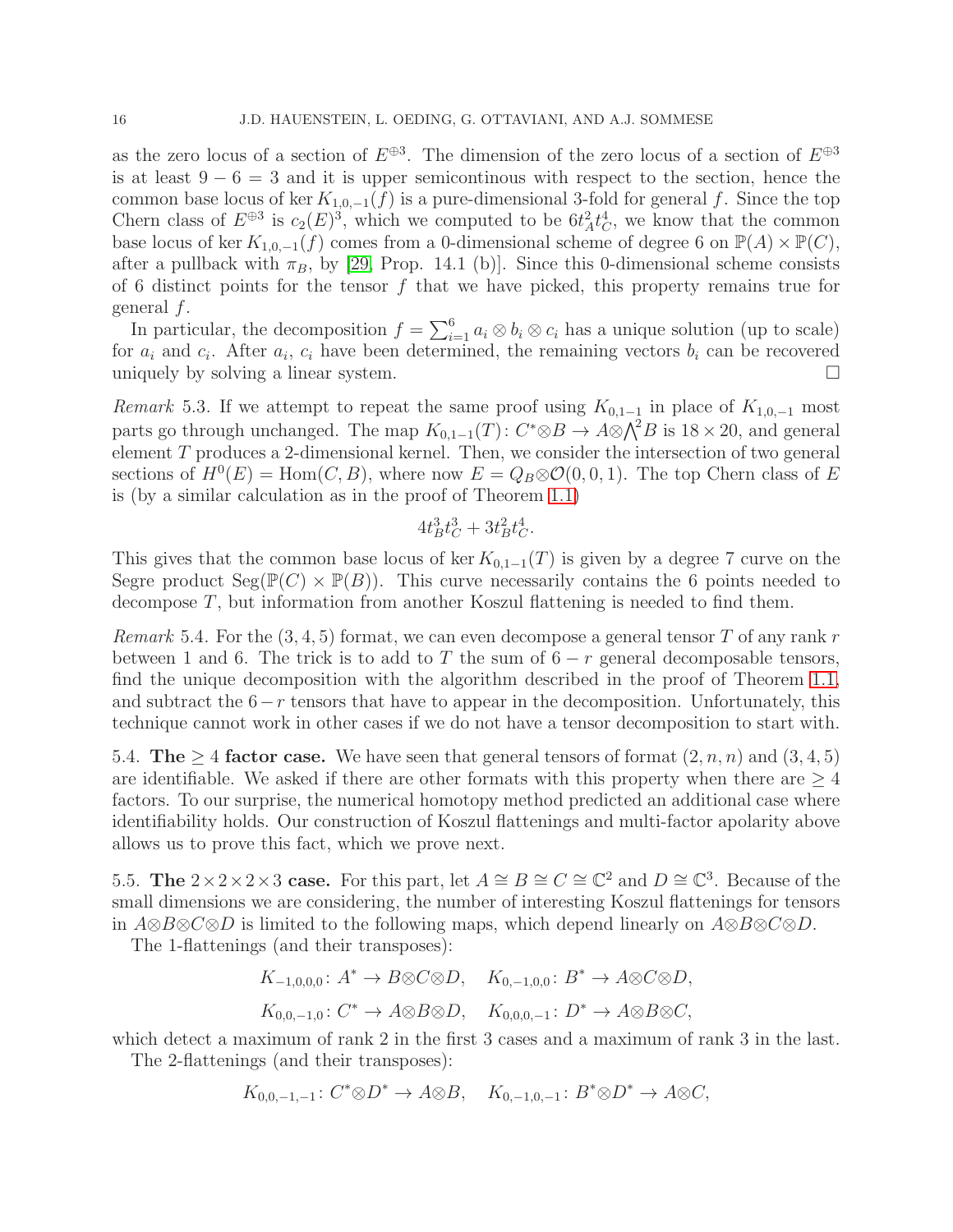$$
K_{-1,0,0,-1} \colon A^* \otimes D^* \to B \otimes C.
$$

The maps are all  $4 \times 6$  and detect a maximum of tensor rank 4.

Remark 5.5. For  $(2,2,2,2)$ , it is known that only two of the three 2-flattenings are algebraically independent, and the dependency of the third on the other two is "responsible" for the defectivity of the 3<sup>rd</sup> secant variety  $\sigma_3(\mathbb{P}^1 \times \mathbb{P}^1 \times \mathbb{P}^1 \times \mathbb{P}^1)$ . This secant variety has one dimension less than expected. This type of Segre variety was indeed studied by C. Segre [\[61\]](#page-19-23).

The higher Koszul flattenings:

$$
K_{-1,0,0,1} \colon A^* \otimes D \to B \otimes C \otimes \bigwedge^2 D, \quad K_{0,-1,0,1} \colon B^* \otimes C \to A \otimes C \otimes \bigwedge^2 D,
$$

$$
K_{0,0,-1,1} \colon C^* \otimes D \to A \otimes B \otimes \bigwedge^2 D
$$

These maps are all  $12 \times 6$ , and detect a maximum of rank 3.

We will proceed with the 2-flattenings in the following proof of Theorem [1.2](#page-2-2) since they are the only flattenings that detect the difference between rank 3 and 4.

*Proof of Theorem [1.2.](#page-2-2)* Terracini's lemma (see [\[49,](#page-19-0) Cor. 5.3.1.2]), using a tangent space computation, verifies the well known fact that the generic rank is 4. Suppose  $T \in A \otimes B \otimes C \otimes D$ is general among tensors of rank 4 and write  $T = \sum_{i=1}^{4} a_i \otimes b_i \otimes c_i \otimes d_i$ .

First consider the case  $K_{0,0,-1,-1}: C^* \otimes D^* \to A \otimes B$ . If T is general of rank 4, then  $K_{0,0,-1,-1}(T)$  has rank 4, and must have a 2-dimensional kernel. Now, we apply [\(9\)](#page-14-0). The points  ${c_i \otimes d_i}$  must be contained in the common base locus of the elements in the kernel of  $K_{0,0,-1,-1}(T)$ . Let  $X = \mathbb{P}(A) \times \mathbb{P}(B) \times \mathbb{P}(C) \times \mathbb{P}(D)$ , endowed with the four projections  $\pi_A$ ,  $\pi_B$ ,  $\pi_C$ ,  $\pi_D$  on the four factors. We denote  $\mathcal{O}(\alpha,\beta,\gamma,\delta) = \pi_A^*\mathcal{O}(\alpha) \otimes \pi_B^*\mathcal{O}(\beta) \otimes$  $\pi_C^* \mathcal{O}(\gamma) \otimes \pi_D^* \mathcal{O}(\delta)$ . Consider the line bundle  $E = \mathcal{O}(0, 0, 1, 1)$  and  $L = \mathcal{O}(1, 1, 1, 1)$  over X. The ring  $H^*(X,\mathbb{Z})$  has four canonical generators  $t_A, t_B, t_C, t_D$  and it can be identified with  $\mathbb{Z}[t_A, t_B, t_C, t_D]/(t_A^2, t_B^2, t_C^2, t_D^3)$ . We have  $c_1(E) = t_C + t_D$ . As in the proof of Theo-rem [1.1,](#page-2-1) the common base locus of the 2-dimensional kernel of  $K_{0,0,-1,-1}(T)$  may be seen as the zero locus of a section of  $E^{\oplus 2} = \mathcal{O}(0, 0, 1, 1)^{\oplus 2}$ , which has top Chern class  $c_1^2(E)$ . Since  $c_1^2(E) = 2t_Ct_D + t_D^2$ , we get  $c_1^2(E)t_C = 1 \cdot t_C t_D^2$ ,  $c_1^2(E)t_D = 2 \cdot t_C t_D^2$ . It follows that two general sections of E have common base locus given by a cubic curve, denoted  $\mathcal{C}_{C,D}$  of bi-degree  $(1, 2)$  on Seg( $\mathbb{P}(C) \times \mathbb{P}(D)$ ), pulled back to a codimension 2 subvariety of X. The projection to  $\mathbb{P}(D)$  is a conic, which we denote  $\mathcal{Q}_C$ .

Similarly for the next 2-flattening,  $K_{0,-1,0,-1}$ :  $B^*\otimes D^* \to A\otimes C$ , we repeat the same process, where all the dimensions and bundles are the same except for a change of roles of C and B. By the same method we obtain another conic  $\mathcal{Q}_B$  in  $\mathbb{P}(D)$ .

Finally, if  $\mathcal{Q}_C$  and  $\mathcal{Q}_B$  are general, Bézout's theorem implies that they intersect in 4 points in  $\mathbb{P}(D)$ , say  $\{[d_1], [d_2], [d_3], [d_4]\}$ . Like in the proof of Theorem [1.1](#page-2-1) we can check, using a Macaulay2 script, that starting from  $T = \sum_{i=1}^{4} a_i b_i c_i d_i$  with  $(a_i, b_i, c_i, d_i) \in X$ for  $i = 1, \ldots, 4$ , we get that the conics found by the above procedure intersect exactly in  $\{[d_1], [d_2], [d_3], [d_4]\}.$  By semicontinuity, like in the proof of Theorem [1.1](#page-2-1), we have that the intersection between the common base locus of the kernel of  $K_{0,0,-1,-1}(T)$  and the common base locus of the kernel of  $K_{0,-1,0,-1}(T)$ , corresponding to the class  $(2t_Ct_D + t_D^2)(2t_Bt_D + t_D^2)$  $4t_B t_C t_D^2$ , consists of the pullback under  $\pi_A$  of four distinct points on  $\mathbb{P}(B) \times \mathbb{P}(C) \times \mathbb{P}(D)$ , for general T, namely of the 4 linear spaces  $\mathbb{P}(A) \times \{b_i\} \otimes \{c_i\} \times \{d_i\}$ . In particular, the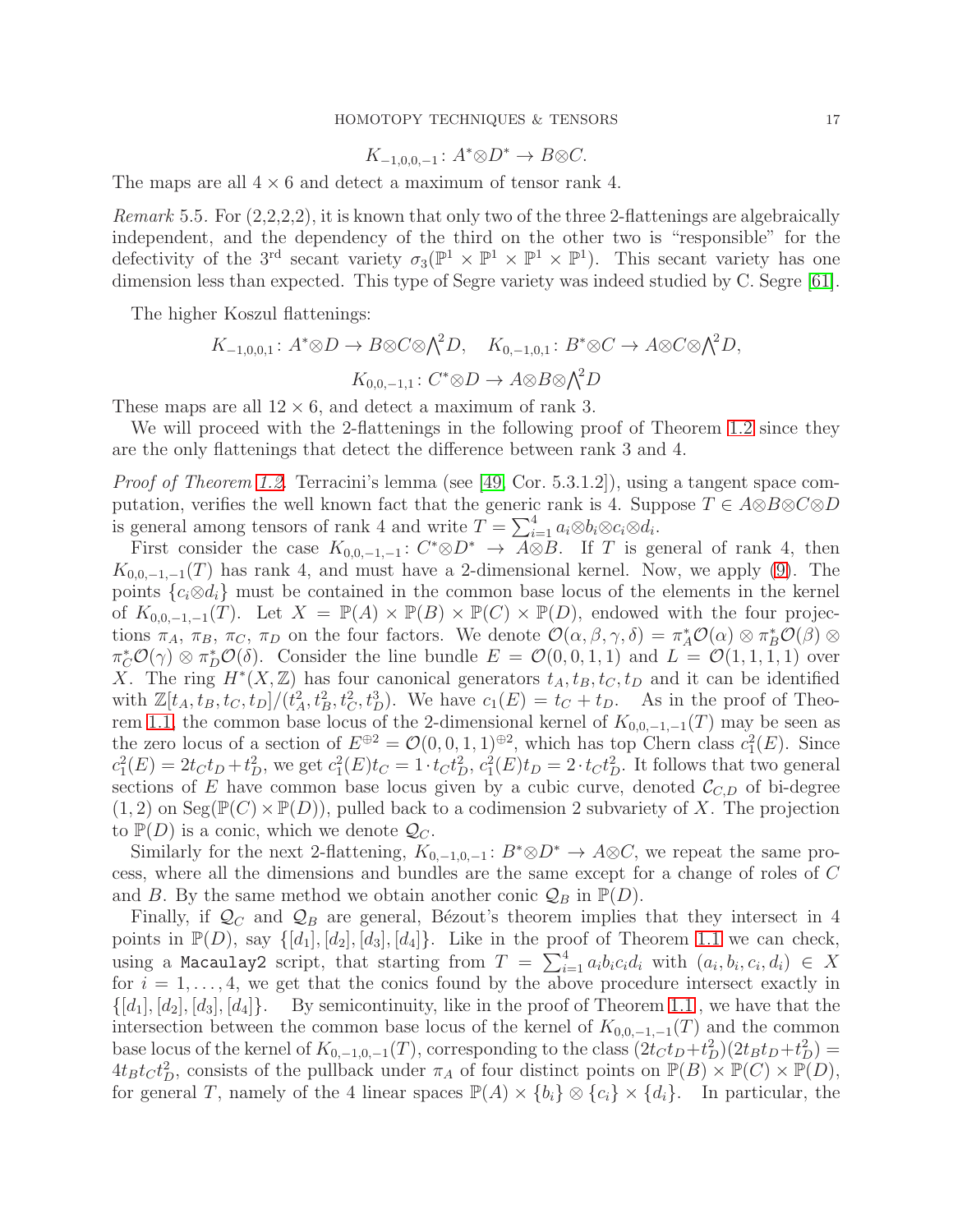decomposition  $T = \sum_{i=1}^{4} a_i \otimes b_i \otimes c_i \otimes d_i$  has a unique solution (up to scale) for  $b_i$ ,  $c_i$  and  $d_i$ . After  $b_i$ ,  $c_i$ ,  $d_i$  have been determined, the remaining vectors  $a_i$  can be recovered uniquely by solving the linear system  $T = \sum_{i=1}^{4} a_i \otimes b_i \otimes c_i \otimes d_i$ . В последните последните последните и последните и последните и последните и последните и последните и послед<br>В последните последните последните и последните и последните и последните и последните и последните и последни

### 6. Conclusion

By using a numerical algebraic geometric approach based on monodromy loops, we are able to determine the number of decompositions of a general tensor. Since this approach determined that general tensors of format  $(3, 4, 5)$  and  $(2, 2, 2, 3)$  have a unique decomposition, we developed explicit proofs for these two special cases. With the classically known generically identifiable case of matrix pencils, i.e., format  $(2, n, n)$ , we conjecture these are the only cases for which a general tensor has a unique decomposition.

We are currently researching other applications of this monodromy-based approach, including determining identifiability in biological models [\[8\]](#page-17-11).

### Acknowledgements

The first three authors thank the Simons Institute for the Theory of Computing in Berkeley, CA for their generous support while in residence during the program on Algorithms and Complexity in Algebraic Geometry. JDH was also supported by DARPA YFA, NSF DMS-1262428, NSF ACI-1460032, and a Sloan Research Fellowship. GO is member of GNSAGA. AJS was partially supported by NSF ACI-1440607.

### **REFERENCES**

- <span id="page-17-8"></span>[1] H. Abo, G. Ottaviani, and C. Peterson. Induction for secant varieties of Segre varieties. Trans. Amer. Math. Soc. 361 (2009) 767–792.
- <span id="page-17-4"></span>[2] E. Allman. Open problem: Determine the ideal defining  $Sec_4(\mathbb{P}^3 \times \mathbb{P}^3 \times \mathbb{P}^3)$ . Available at <www.dms.uaf.edu/~eallman/salmonPrize.pdf>, 2010.
- <span id="page-17-6"></span>[3] E. Allman, P. Jarvis, J. Rhodes, and J. Sumner. Tensor Rank, Invariants, Inequalities, and Applications. SIAM J. Matrix Anal. Appl. 34 (2013) no. 3, 1014–1045.
- <span id="page-17-9"></span>[4] J. Alexander and A. Hirschowitz. Polynomial interpolation in several variables. J. Alg. Geom. 4 (1995), no. 2, 201–222.
- <span id="page-17-5"></span>[5] H. Alt. Über die Erzeugung gegebener ebener Kurven mit Hilfe des Gelenkvierecks. Zeitschrift für Angewandte Mathematik und Mechanik 3 (1923), no. 1, 13–19.
- <span id="page-17-10"></span>[6] E. Ballico. On the weak non-defectivity of Veronese embeddings of projective spaces. Central Eur. J. Math. 3 (2005), 183–187.
- <span id="page-17-2"></span>[7] D.J. Bates, W. Decker, J.D. Hauenstein, C. Peterson, G. Pfister, F.-O. Schreyer, A.J. Sommese, and C.W. Wampler. Probabilistic algorithms to analyze the components of an affine algebraic variety. Appl. Math. Comput. 231 (2014), 619–633.
- <span id="page-17-11"></span>[8] D.J. Bates, J.D. Hauenstein, and N. Meshkat. Finding identifiable functions using numerical algebraic geometric methods. In preparation, 2016.
- <span id="page-17-1"></span>[9] D.J. Bates, J.D. Hauenstein, A.J. Sommese, and C.W. Wampler. Bertini: Software for numerical algebraic geometry. Available at <bertini.nd.edu>.
- <span id="page-17-0"></span>[10] D.J. Bates, J.D Hauenstein, A.J. Sommese, and C.W. Wampler. Numerically Solving Polynomial Systems with Bertini. SIAM, Philadelphia, 2013.
- <span id="page-17-7"></span><span id="page-17-3"></span>[11] D.J. Bates and L. Oeding. Toward a salmon conjecture. Exp. Math. 20 (2011), no. 3, 358–370.
- [12] A. Bhaskara, M. Charikar, and A. Vijayaraghavan. Uniqueness of Tensor Decompositions with Applications to Polynomial Identifiability. J. Machine Learning Research: Workshop & Conf. Proc. 35 (2014), 742–778.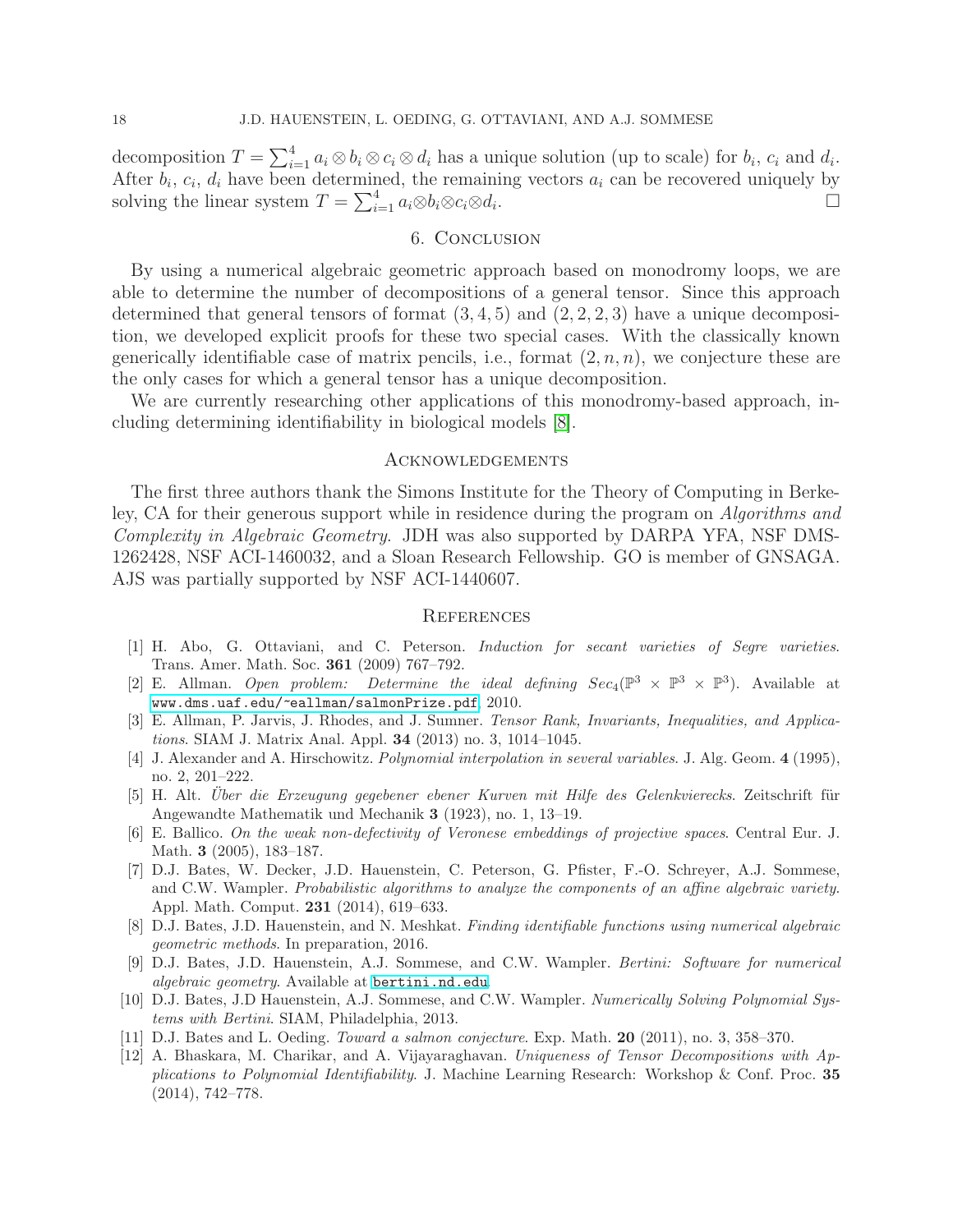- <span id="page-18-11"></span><span id="page-18-6"></span>[13] C. Bocci, L. Chiantini, and G. Ottaviani. Refined methods for the identifiability of tensors. Ann. Mat. Pur. Appl. 193 (2013), no. 6, 1691–1702.
- <span id="page-18-0"></span>[14] J. Brachat,P. Comon, B. Mourrain, and E. Tsigaridas. Symmetric tensor decomposition. Lin. Alg. Appl. 433 (2010), no. 11-12, 1851–1872.
- <span id="page-18-9"></span>[15] P. Bürgisser, M. Clausen, and A. Shokrollahi. Algebraic complexity theory. Grundlehren der Mathematischen Wissenschaften, 315, Springer, Berlin, 1997.
- [16] E. Carlini, L. Oeding, and N. Grieve. Four lectures on secant varieties. Springer Proc. Math. Stat. 76 (2014), 101–146.
- <span id="page-18-17"></span>[17] M.V. Catalisano, A.V. Geramita, A. Gimigliano. Secant varieties of  $\mathbb{P}^1 \times \ldots \times \mathbb{P}^1$  (n-times) are not *defective for n*  $> 5$ . J. Algebraic Geom. **20** (2011), no. 2, 295--327.
- <span id="page-18-13"></span><span id="page-18-10"></span>[18] M.V. Catalisano, A.V. Geramita, A. Gimigliano. Ranks of tensors, secant varieties of Segre varieties and fat points, Lin. Alg. Appl. 355 (2002), no. 1–3, 263–285.
- <span id="page-18-12"></span>[19] L. Chiantini and C. Ciliberto. Weakly defective varieties. Trans. Amer. Math. Soc. 354 (2002), no. 1, 151–178.
- [20] L. Chiantini, G. Ottaviani, and N. Vannieuwenhoven. An algorithm for generic and low-rank specific identifiability of complex tensors. SIAM J. Matrix Anal. Appl. 35 (2014), no. 4, 1265–1287.
- <span id="page-18-18"></span><span id="page-18-16"></span>[21] L. Chiantini, G. Ottaviani, and N. Vannieuwenhoven. On the identifiability of symmetric tensors of subgeneric rank. To appear in Trans. Amer. Math. Soc.
- [22] L. Chiantini, M. Mella, and G. Ottaviani. One example of general unidentifiable tensors. J. Algebr. Stat. 5 (2014), no. 1, 64–71.
- <span id="page-18-15"></span>[23] C. Ciliberto and F. Russo. Varieties with minimal secant degree and linear systems of maximal dimension on surfaces. Adv. Math. 200 (2006), no. 1, 1–50.
- <span id="page-18-1"></span>[24] N.S. Daleo, J.D. Hauenstein, and L. Oeding. Computations and equations for Segre-Grassmann hypersurfaces. Port. Math. 73 (2016), no. 1, 71–90.
- <span id="page-18-14"></span>[25] L. De Lathauwer, A Link Between the Canonical Decomposition in Multilinear Algebra and Simultaneous Matrix Diagonalization. SIAM J. Matrix Anal. Appl. 28 (2006), no. 3, 642–666.
- <span id="page-18-4"></span>[26] J. Draisma and J. Rodriguez. Maximum likelihood duality for determinantal varieties. Int. Math. Res. Notices 2014 (2014), no. 20, 5648–5666.
- <span id="page-18-3"></span><span id="page-18-2"></span>[27] S. Friedland. On tensors of border rank l in  $\mathbb{C}^{m \times n \times l}$ . Lin. Alg. Appl. 438 (2013), no. 2, 713–737.
- [28] S. Friedland and E. Gross. A proof of the set-theoretic version of the salmon conjecture. J. Algebra 356 (2012), 374–379.
- <span id="page-18-19"></span><span id="page-18-8"></span>[29] W. Fulton. Intersection Theory, Springer, Berlin, 1998.
- [30] F. Galuppi and M. Mella. Identifiability of homogeneous polynomials and Cremona Transformations, Preprint (2016), [arXiv:1606.06895](http://arxiv.org/abs/1606.06895).
- <span id="page-18-7"></span>[31] D. Grayson and M. Stillman. Macaulay 2, a software system for research in algebraic geometry. Available at <www.math.uiuc.edu/Macaulay2>.
- <span id="page-18-5"></span>[32] W. Hao, J.D. Hauenstein, B. Hu, Y. Liu, A.J. Sommese, and Y.-T. Zhang. Multiple stable steady states of a reaction-diffusion model on zebrafish dorsal-ventral patterning. Discrete Contin. Dyn. Syst. Ser. S 4 (2011), 1413–1428.
- [33] W. Hao, J.D. Hauenstein, B. Hu, Y. Liu, A.J. Sommese, and Y.-T. Zhang, Bifurcation for a free boundary problem modeling the growth of a tumor with a necrotic core. Nonlin. Anal. Ser. B: Real World Appl. 13 (2012), 694–709.
- [34] W. Hao, J.D. Hauenstein, B. Hu, Y. Liu, A.J. Sommese, and Y.-T. Zhang. Continuation along bifurcation branches for a tumor model with a necrotic core, J. Sci. Comput. 53 (2012), no. 2, 395–413.
- [35] W. Hao, J.D. Hauenstein, B. Hu, T. McCoy, and A.J. Sommese. Computing steady-state solutions for a free boundary problem modeling tumor growth by Stokes equation. J. Comput. Appl. Math. 237 (2013), 326–334.
- [36] W. Hao, J.D. Hauenstein, B. Hu, and A.J. Sommese. A three-dimensional steady-state tumor system. Appl. Math. Comput. 218 (2011), 2661–2669.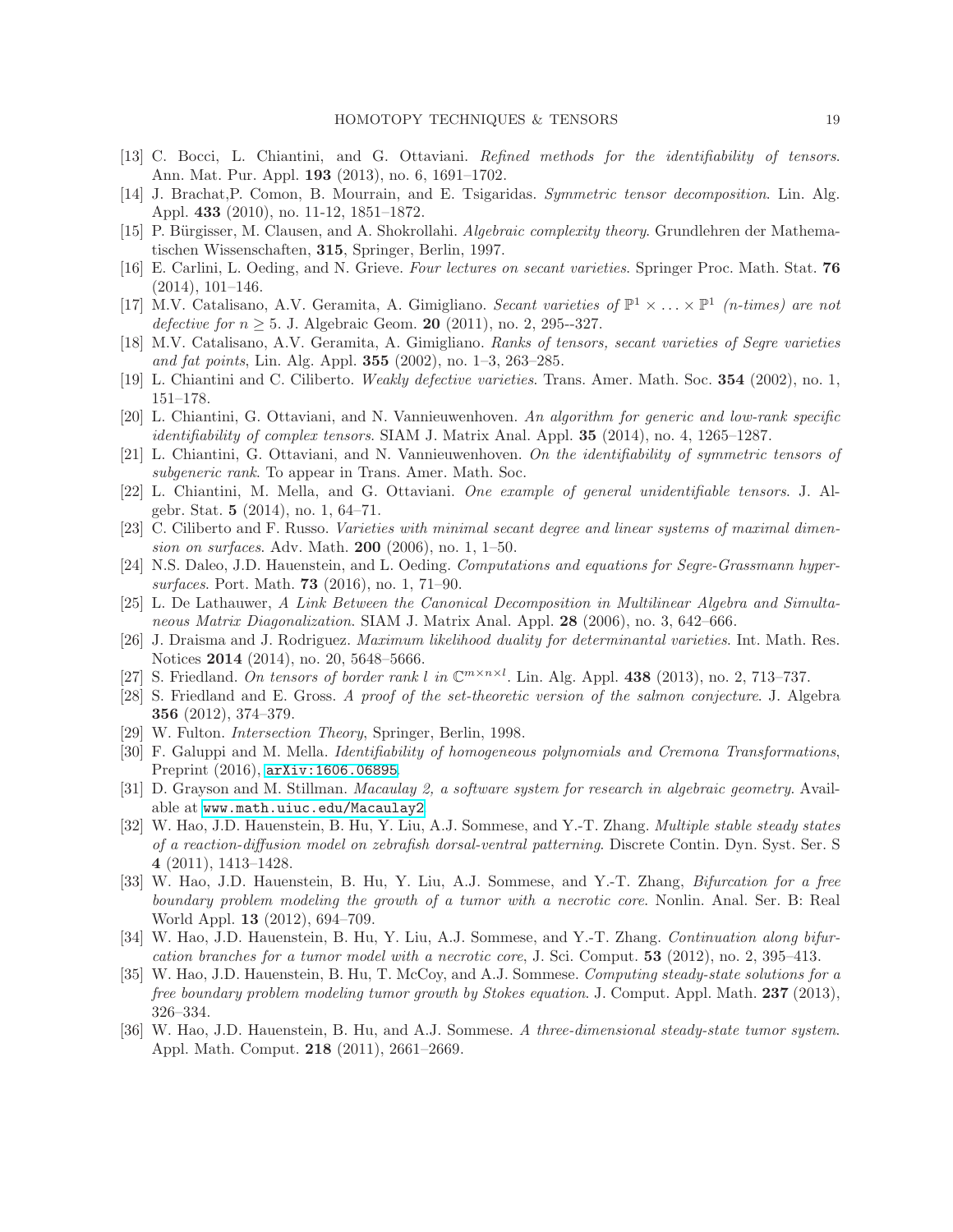- [37] W. Hao, J.D. Hauenstein, C.-W. Shu, A.J. Sommese, Z. Xu, Y.-T. Zhang. A homotopy method based on WENO schemes for solving steady state problems of hyperbolic conservation laws, J. Comput. Phys., 250 (2013), 332–346.
- [38] W. Hao, B. Hu, and A.J. Sommese. Cell cycle control and bifurcation for a free boundary problem modeling tissue growth. J. Sci. Comput. 56 (2013), 350–365.
- <span id="page-19-6"></span><span id="page-19-2"></span>[39] W. Hao, B. Hu, and A.J. Sommese. Numerical algebraic geometry and differential equations. Springer Proc. Math. Stat. 84 (2014), 39–54.
- <span id="page-19-3"></span>[40] W. Hao, R.I. Nepomechie, and A.J. Sommese. On the completeness of solutions of Bethe's equations. Phys. Rev. E 88 (2013), 052113.
- [41] W. Hao, R.I. Nepomechie, and A.J. Sommese. Singular solutions, repeated roots and completeness for higher-spin chains. J. Stat. Mech: Theory & Exp.  $2014$  (2014), P03024.
- <span id="page-19-7"></span>[42] J.D. Hauenstein and F. Sottile. Algorithm 921: alphaCertified: certifying solutions to polynomial systems. ACM Trans. Math. Softw. 38 (2012), no. 4, 28.
- <span id="page-19-8"></span>[43] J.D. Hauenstein and F. Sottile. alphaCertified: software for certifying solutions to polynomial systems. Available at <www.math.tamu.edu/~sottile/research/stories/alphaCertified>.
- <span id="page-19-21"></span>[44] J.D. Hauenstein and J.I. Rodriguez. Numerical irreducible decomposition of multiprojective varieties. Preprint (2015), [arXiv:1507.07069](http://arxiv.org/abs/1507.07069).
- <span id="page-19-1"></span>[45] J.D. Hauenstein, J. Rodriguez, and B. Sturmfels. Maximum likelihood for matrices with rank constraints. J. Algebraic Statistics 5 (2014), no. 1, 18–38.
- <span id="page-19-17"></span>[46] J.D. Hauenstein and A.J. Sommese. Membership tests for images of algebraic sets by linear projections. Appl. Math. Comput. 219 (2013), no. 12, 6809–6818.
- <span id="page-19-18"></span>[47] J.D. Hauenstein and A.J. Sommese. Witness sets of projections. Appl. Math. Comput. 217 (2010), no. 7, 3349–3354.
- <span id="page-19-14"></span>[48] J.B. Kruskal. Three-way arrays: rank and uniqueness of trilinear decompositions, with application to arithmetic complexity and statistics. Lin. Alg. Appl. 18 (1977), 95–138.
- <span id="page-19-0"></span>[49] J.M. Landsberg. Tensors: Geometry and Applications. Graduate Studies in Mathematics 128, AMS, Providence, Rhode Island, 2012.
- <span id="page-19-22"></span>[50] J.M. Landsberg and G. Ottaviani. Equations for secant varieties of Veronese and other varieties. Ann. Mat. Pura Appl. 192 (2013), 569–606.
- <span id="page-19-16"></span><span id="page-19-12"></span>[51] T. Lickteig. Typical tensorial rank. Linear Algebra Appl., 69 (1985) 95–120.
- [52] M. Mella. *Base loci of linear systems and the Waring problem.* Proc. Amer. Math. Soc. 137 (2009), no. 1, 91–98.
- <span id="page-19-11"></span>[53] M. Mella. Singularities of linear systems and the Waring problem. Trans. Amer. Math. Soc. 358 (2006), no. 12, 5523–5538.
- <span id="page-19-4"></span>[54] D. Mehta, N.S. Daleo, J.D. Hauenstein, and C. Seaton. *Gauge-fixing on the lattice via orbifolding*. Phys. Rev. D 90 (2014), 054504.
- <span id="page-19-5"></span>[55] D. Mehta, M. Kastner, and J.D. Hauenstein. *Energy landscape analysis of the two-dimensional nearest*neighbor  $\varphi^4$  model. Phys. Rev. E 85 (2012), 061103.
- <span id="page-19-20"></span>[56] A.P. Morgan and A.J. Sommese. *Coefficient-parameter polynomial continuation*. Appl. Math. Comput., 29 (1989), 123–160.
- <span id="page-19-9"></span>[57] J. Nie and L. Wang. Semidefinite Relaxations for Best Rank-1 Tensor Approximations. SIAM J. Matrix Anal. Appl. 35 (2014), no. 3, 1155–1179.
- <span id="page-19-10"></span>[58] L. Oeding and G. Ottaviani. Eigenvectors of tensors and algorithms for Waring decomposition. J. Symbolic Comput. 54 (2013), 9–35.
- <span id="page-19-15"></span>[59] L. Oeding and S. V Sam, Equations for the fifth secant variety of Segre products of projective spaces, Experimental Mathematics 25 (2016), 94–99.
- <span id="page-19-23"></span><span id="page-19-13"></span>[60] K. Ranestad and F. Schreyer. Varieties of sums of powers. J. Reine Angew. Math. 525 (2000), 147-181.
- [61] C. Segre. Sulle corrispondenze quadrilineari tra forme di 1a specie e su alcune loro rappresentazioni spaziali. Annali Mat. Pura Appl. 29 (1920), 105–140.
- <span id="page-19-19"></span>[62] B. Shiffman and A.J. Sommese. Vanishing theorems on complex manifolds. Birkhäuser Boston, Inc., Boston, MA, 1985.